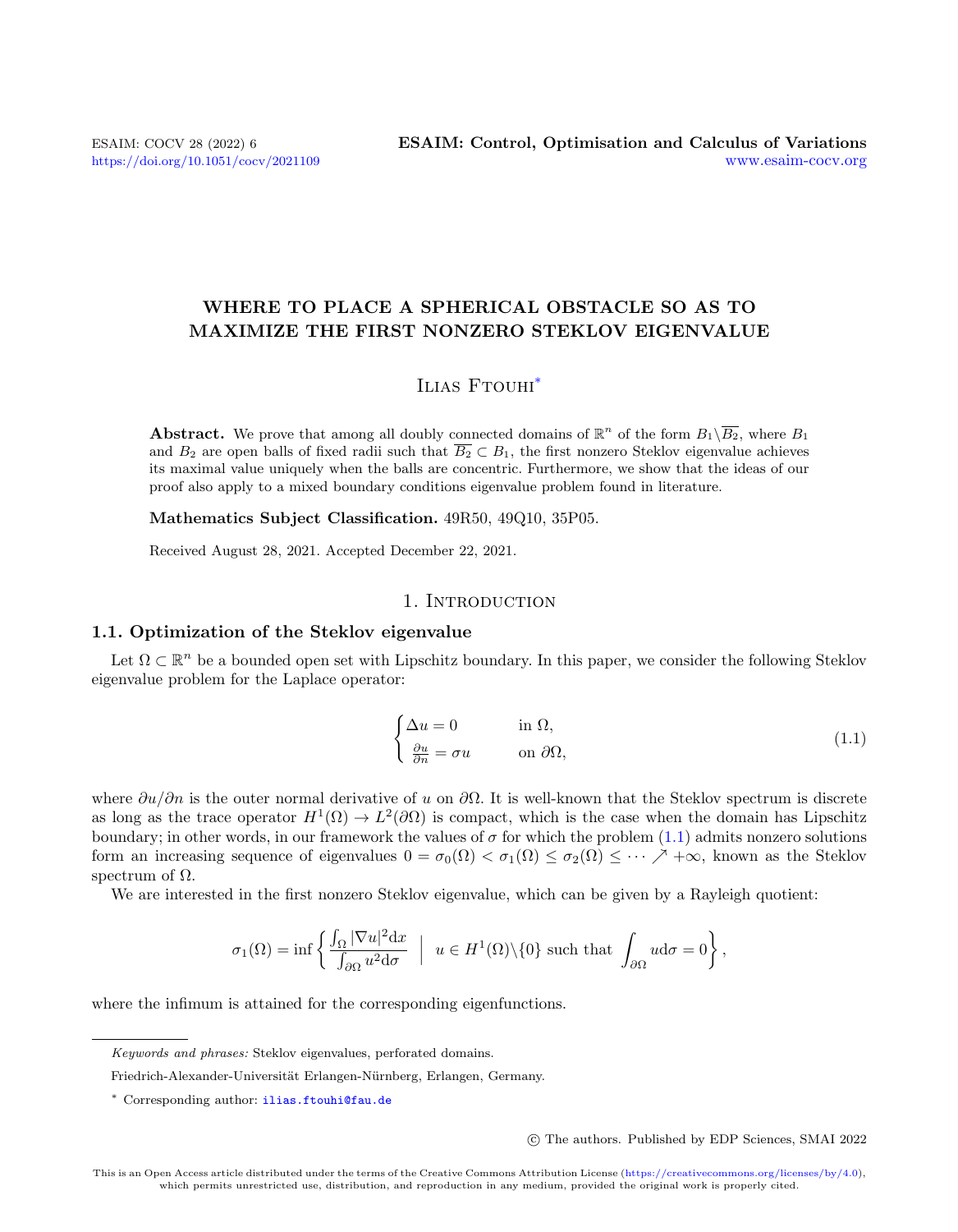Among classical questions in spectral geometry, there are the problems of minimizing (or maximizing) the Laplace eigenvalues with various boundary conditions and different geometrical and topological constraints. The constraint of volume has been extensively studied in the last years. For example, there is the celebrated Faber–Krahn inequality [\[21,](#page-19-0) [39\]](#page-20-0), which states that the ball minimizes the first eigenvalue of the Laplacian with Dirichlet boundary condition among domains of fixed volume. There is a similar result for the maximization of the first nonzero eigenvalue of the Laplacian with Neumann boundary condition known as the Szegö-Weinberger inequality [\[47,](#page-20-1) [49\]](#page-20-2). For the Steklov problem, Brock proved in [\[10\]](#page-19-1) that the first nonzero eigenvalue of a lipschitz domain is less than the eigenvalue of the ball with the same volume.

The perimeter constraint is very interesting to study, especially in the case of Steklov eigenvalues. One early result is due to Weinstock [\[50\]](#page-20-3), who used conformal mapping techniques to prove the following inequality for simply connected planar sets:

$$
P(\Omega)\sigma_1(\Omega) \le P(B)\sigma_1(B),
$$

where  $P(\Omega)$  represents the perimeter of  $\Omega$  and B is a unit ball.

Recently, Fraser and Schoen proved in [\[24\]](#page-19-2) that for  $n \geq 3$ , the ball does not maximize the first nonzero Steklov eigenvalue among all contractible domains of fixed boundary measure in  $\mathbb{R}^n$ . The proof was inspired from the following formula for the annulus:

$$
P(B\setminus \varepsilon B)^{\frac{1}{n-1}} \sigma_1(B\setminus \varepsilon B) = P(B)^{\frac{1}{n-1}} \sigma_1(B) + \frac{1}{n-1} \varepsilon^{n-1} + o(\varepsilon^{n-1}) > P(B)^{\frac{1}{n-1}} \sigma_1(B),
$$

where  $\varepsilon B = \{\varepsilon x \mid x \in B\}.$ 

Note that by studying the variations of the function  $\varepsilon \in [0,1] \longmapsto P(B \setminus \varepsilon B)^{\frac{1}{n-1}} \sigma_1(B \setminus \varepsilon B)$  one can prove that there exists a unique  $\varepsilon_n \in (0,1)$  such that

$$
\forall \varepsilon \in [0,1), \qquad P(B \setminus \varepsilon B)^{\frac{1}{n-1}} \sigma_1(B \setminus \varepsilon B) \le P(B \setminus \varepsilon_n B)^{\frac{1}{n-1}} \sigma_1(B \setminus \varepsilon_n B).
$$

This motivates to look at the problem of maximizing  $\sigma_1$  among domains with holes and wondering if the spherical shell  $B\backslash \varepsilon_nB$  maximizes  $\sigma_1$  under perimeter constraint among some class of perforated domains, for example, the doubly connected ones. Recently, Quinones used shape derivatives to prove that the annulus  $B\backslash \varepsilon_2B$  is a critical shape of the first nonzero Steklov eigenvalue among planar doubly connected domains with fixed perimeter (see [\[44\]](#page-20-4)).

In contrast with the result of [\[24\]](#page-19-2), it was recently proved in [\[11\]](#page-19-3) that the Weinstock inequality is true in higher dimensions in the case of convex sets. Namely, the authors show that for every bounded convex set  $\Omega \subset \mathbb{R}^n$ , one has

$$
P(\Omega)^{\frac{1}{n-1}}\sigma_1(\Omega) \le P(B)^{\frac{1}{n-1}}\sigma_1(B).
$$

We also refer to [\[25\]](#page-19-4) for a quantitative version of the latter inequality for convex sets and to [\[12\]](#page-19-5) for some surprising stability and instability results in the case of planar simply connected sets.

Enlightened with the discussion above, some natural questions arise: can we remove the topological constraints (convexity or simple connectedness) as for the Laplacian eigenvalues with other boundary conditions? Does there exist a domain which maximizes  $\sigma_1$  under perimeter constraint? If not, can we determine the supremum of  $\sigma_1$ on Lipschitz open sets? These questions have recently been completely settled for the planar case in [\[28\]](#page-20-5), where the authors prove that the supremum of  $\sigma_1(\Omega)P(\Omega)$  is given by  $8\pi$  and that no maximizer exists. Moreover, they prove that any maximizing sequence  $\Omega_m$  will have an unbounded number of boundary components as m goes to infinity, see Theorem 1.6 & Corollary 1.7 of [\[28\]](#page-20-5). As far as we know, such problems remain open in higher dimensions  $n \geq 3$ .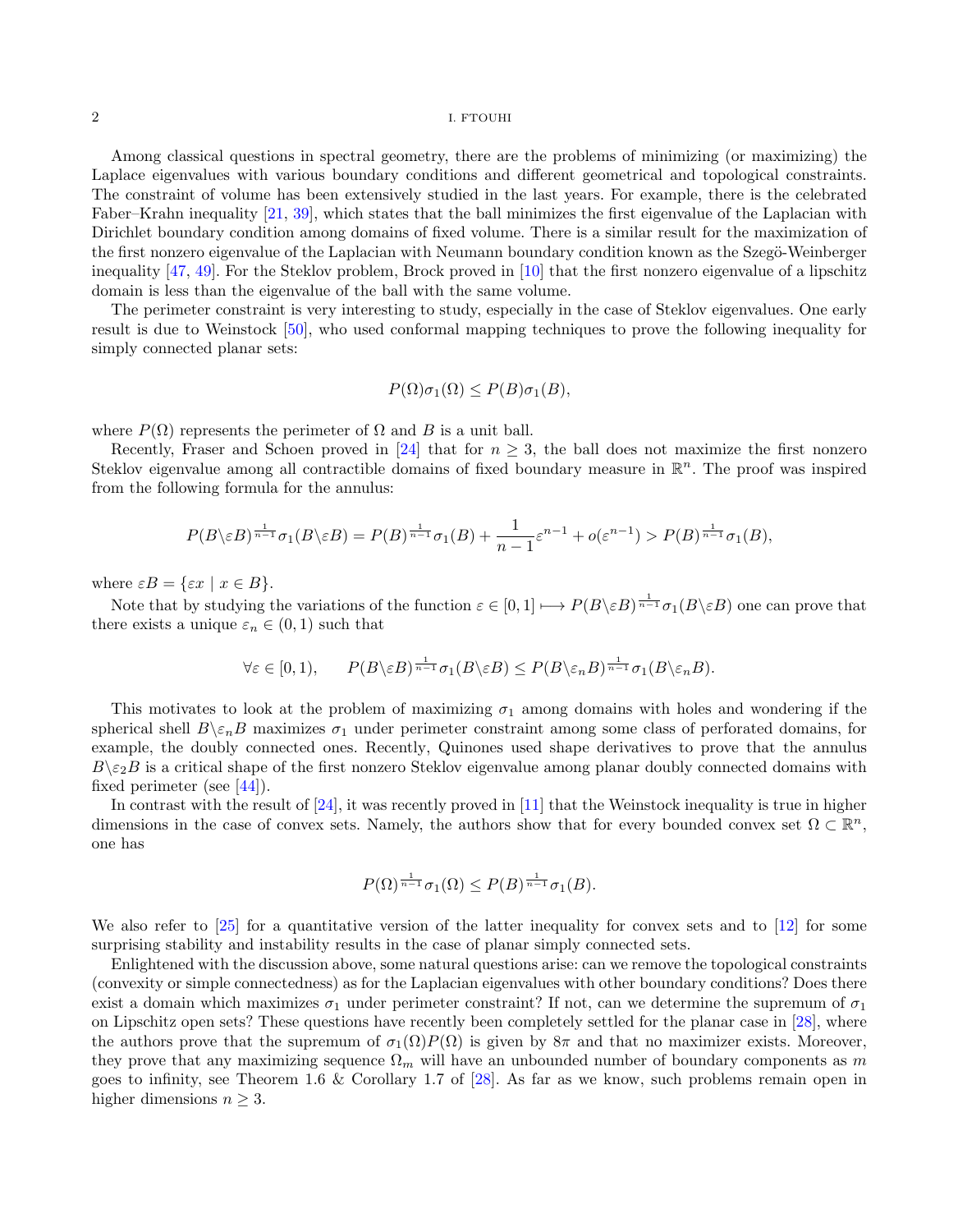#### 1.2. Perforated domains: state of the art

The optimization of the placement of obstacles has interested many authors in the last decades. We briefly point out some classical and recent works in the topic.

Some early results, due to Payne and Weinberger [\[43\]](#page-20-6) on the one hand and Hersch [\[35\]](#page-20-7) on the other, are that for some extremum eigenvalue problems with mixed boundary conditions a certain annulus is the optimal set among multi-connected planar domains, i.e., whose boundary admits more than one component (see also [\[8\]](#page-19-6)). The main ideas consist in constructing judicious test functions by using the notion of web-functions (see [\[15\]](#page-19-7) for more details on web functions). These ideas were very recently used and adapted for other similar problems (see [\[4,](#page-19-8) [42\]](#page-20-8)). A classical family of obstacle problems that attracted a lot of attention was to find the best emplacement of a spherical hole inside a ball that optimizes the value of a given spectral functional (see [\[6\]](#page-19-9), Sect. (9)). An early result in this direction is that the first Dirichlet eigenvalue is maximal when the spherical obstacle is in the center of the larger ball. The proof is based on shape derivatives (see [\[33\]](#page-20-9), Thm. 2.5.1) and on a reflection and domain monotonicity arguments, followed by the use of the boundary maximum principle. These arguments have been applied in greater generality by many authors: in [\[45\]](#page-20-10) Ramm and Shivakumar proved this result in dimension 2, in [\[37\]](#page-20-11) Kesavan gave a generalization to higher dimensions and showed a similar result for the Dirichlet energy, then Harrell, Kröger, and Kurata managed in [\[32\]](#page-20-12) to replace the exterior ball by a convex set which is symetric with respect to a given hyperplane. In the same spirit, El Soufi and Kiwan proved in [\[19\]](#page-19-10) that the second Dirichlet eigenvalue is also maximal when the balls are concentric. Furthermore, many authors considered mixed boundary conditions problems, for instance in [\[1\]](#page-19-11), while studying the internal stabilizability for a reaction–diffusion problem modeling a predator–prey system, the authors are led to consider an obstacle shape optimization problem for the first laplacian eigenvalue with mixed Dirichlet–Neumann boundary conditions. Another interesting work in the same direction is due to Bonder, Groisman and Rossi, who studied the so called Sobolev trace inequality (see [\[9,](#page-19-12) [20\]](#page-19-13)), thus they were interested in the optimization of the first nonzero eigenvalue of an elliptic operator with mixed Dirichlet–Steklov boundary conditions among perforated domains: the existence and regularity of an optimal hole are proved in [\[22,](#page-19-14) [23\]](#page-19-15), and by using shape derivatives it is shown that annulus is a critical but not an optimum shape (see [\[22\]](#page-19-14)). At last, we point out the recent papers [\[26,](#page-19-16) [36,](#page-20-13) [41,](#page-20-14) [46,](#page-20-15) [48\]](#page-20-16), where the authors consider the first eigenvalue of the Laplace operator with mixed Dirichlet–Steklov boundary conditions.

Many examples stated in the last paragraph deal with linear operators eigenvalues in the special case of doubly connected domains with spherical outer and inner boundaries. The question we are treating in this paper belongs to this family of problems. Yet, it is also natural to seek for generalizations and the literature is quite rich of works treating more general cases: for results on linear operators with more general shapes of the domain and the obstacle in the euclidean case we refer to [\[17,](#page-19-17) [18,](#page-19-18) [27,](#page-19-19) [34,](#page-20-17) [38\]](#page-20-18), on the other hand, many results for manifolds were obtained by Anisa and Aithal [\[3\]](#page-19-20) in the setting of space-forms (complete simply connected Riemannian manifolds of constant sectional curvature), by Anisa and Vemuri [\[14\]](#page-19-21) in the setting of rank 1 symmetric spaces of non-compact type and by Aithal and Raut [\[2\]](#page-19-22) in the case of punctured regular polygons in two dimensional space forms. As for the case of non-linear operators we refer to the interesting progress made for the p-Laplace operator (see [\[5,](#page-19-23) [13\]](#page-19-24)).

#### 1.3. Results of the paper

In this paper, we are interested in finding the optimal placement of a spherical obstacle in a given ball so that the first nonzero Steklov eigenvalue is maximal.

Our main result is stated as follows:

<span id="page-2-0"></span>**Theorem 1.1.** Among all doubly connected domains of  $\mathbb{R}^n$  ( $n \geq 2$ ) of the form  $B_1\setminus\overline{B_2}$ , where  $B_1$  and  $B_2$ are open balls of fixed radii such that  $\overline{B_2} \subset B_1$ , the first nonzero Steklov eigenvalue achieves its maximal value uniquely when the balls are concentric.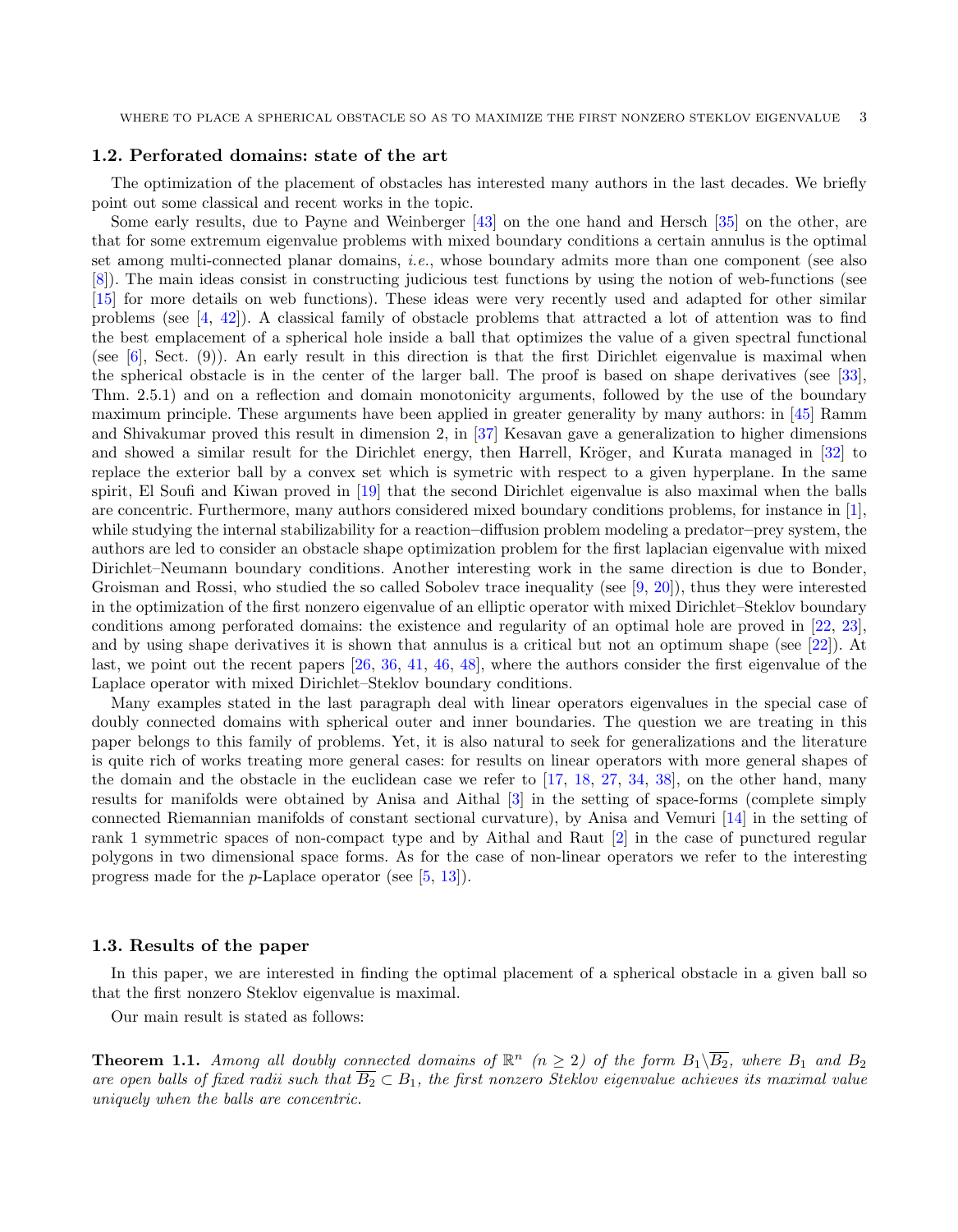In [\[48\]](#page-20-16), the authors consider a mixed Dirichlet–Steklov eigenvalue problem. They prove that the first nonzero eigenvalue is maximal when the balls are concentric in dimensions larger or equal than  $3$  (see [\[48\]](#page-20-16), Thm. 1) and remark that the planar case remains open (see [\[48\]](#page-20-16), Rem. 2). We show that the ideas developed in this paper allow us to give an alternative and simpler proof of Theorem 1 in [\[48\]](#page-20-16). Then we extend this result to the planar case.

<span id="page-3-2"></span>**Theorem 1.2.** Among all doubly connected domains of  $\mathbb{R}^n$  ( $n \geq 2$ ) of the form  $B_1\setminus\overline{B_2}$ , where  $B_1$  and  $B_2$  are open balls of fixed radii such that  $\overline{B_2} \subset B_1$ , the first nonzero eigenvalue of the problem

$$
\begin{cases} \Delta u = 0 & \text{in } B_1 \backslash \overline{B_2}, \\ u = 0 & \text{on } \partial B_2, \\ \frac{\partial u}{\partial n} = \tau u & \text{on } \partial B_1. \end{cases}
$$

achieves its maximal value uniquely when the balls are concentric.

This paper is organized in 3 parts. First, we give the proof of Theorem [1.1.](#page-2-0) Then we use the ideas developed in Section [2](#page-3-0) to give a new proof of Theorem 1 in [\[48\]](#page-20-16) and tackle the planar case which was up to our knowledge still open. Finally, Section [4](#page-13-0) is devoted to the computation of the Steklov eigenvalues and eigenfunctions of the spherical shell and the determination of the first nonzero Steklov eigenvalue (Thm. [4.1\)](#page-14-0) via a monotonicity result (Lem. [4.3\)](#page-16-0).

### 2. Proof of theorem [1.1](#page-2-0)

<span id="page-3-0"></span>By invariance with respect to rotations and translations and scaling properties of  $\sigma_1$ , we can reformulate the problem as follows:

We assume that the obstacle  $B_2$  is the open ball of radius  $a \in (0,1)$  centred at the origin O and  $B_1 = y_d + B$ , where B is the unit ball centred at the origin O,  $y_d := (0, ..., 0, d) \in \mathbb{R}^n$  and  $d \in [0, 1 - a)$ . What is the value of d such that  $\sigma_1(B_1\backslash\overline{B_2})$  is maximal?

For every  $d \in [0, 1 - a)$ , we take  $\Omega_d := (y_d + B) \backslash aB$  (see Fig. [1\)](#page-5-0).

It is sufficient to prove that:

$$
\forall d \in (0, 1 - a), \qquad \sigma_1(\Omega_0) > \sigma_1(\Omega_d).
$$

The proof is based on the following Proposition:

<span id="page-3-1"></span>**Proposition 2.1.** There exists a function  $f_n \in H^1(\mathbb{R}^n \setminus \overline{B_2})$  satisfying:

- 1.  $f_n$  is an eigenfunction associated to  $\sigma_1(\Omega_0)$  and can be used as a test function in the variational definition of  $\sigma_1(\Omega_d)$ .
- 2.  $\int_{\Omega_d} |\nabla f_n|^2 dx \leq \int_{\Omega_0} |\nabla f_n|^2 dx$ , with equality if and only if  $d = 0$ .
- 3.  $\int_{\partial\Omega_d} f_n^2 d\sigma \ge \int_{\partial\Omega_0} f_n^2 d\sigma$ , with equality if and only if  $d = 0$ .

Using Proposition [2.1,](#page-3-1) we conclude as follows:

$$
\forall d \in (0, 1-d), \quad \sigma_1(\Omega_d) \le \frac{\int_{\Omega_d} |\nabla f_n|^2 \, dx}{\int_{\partial \Omega_d} f_n^2 \, d\sigma} < \frac{\int_{\Omega_0} |\nabla f_n|^2 \, dx}{\int_{\partial \Omega_0} f_n^2 \, d\sigma} = \sigma_1(\Omega_0).
$$

This proves Theorem [1.1.](#page-2-0)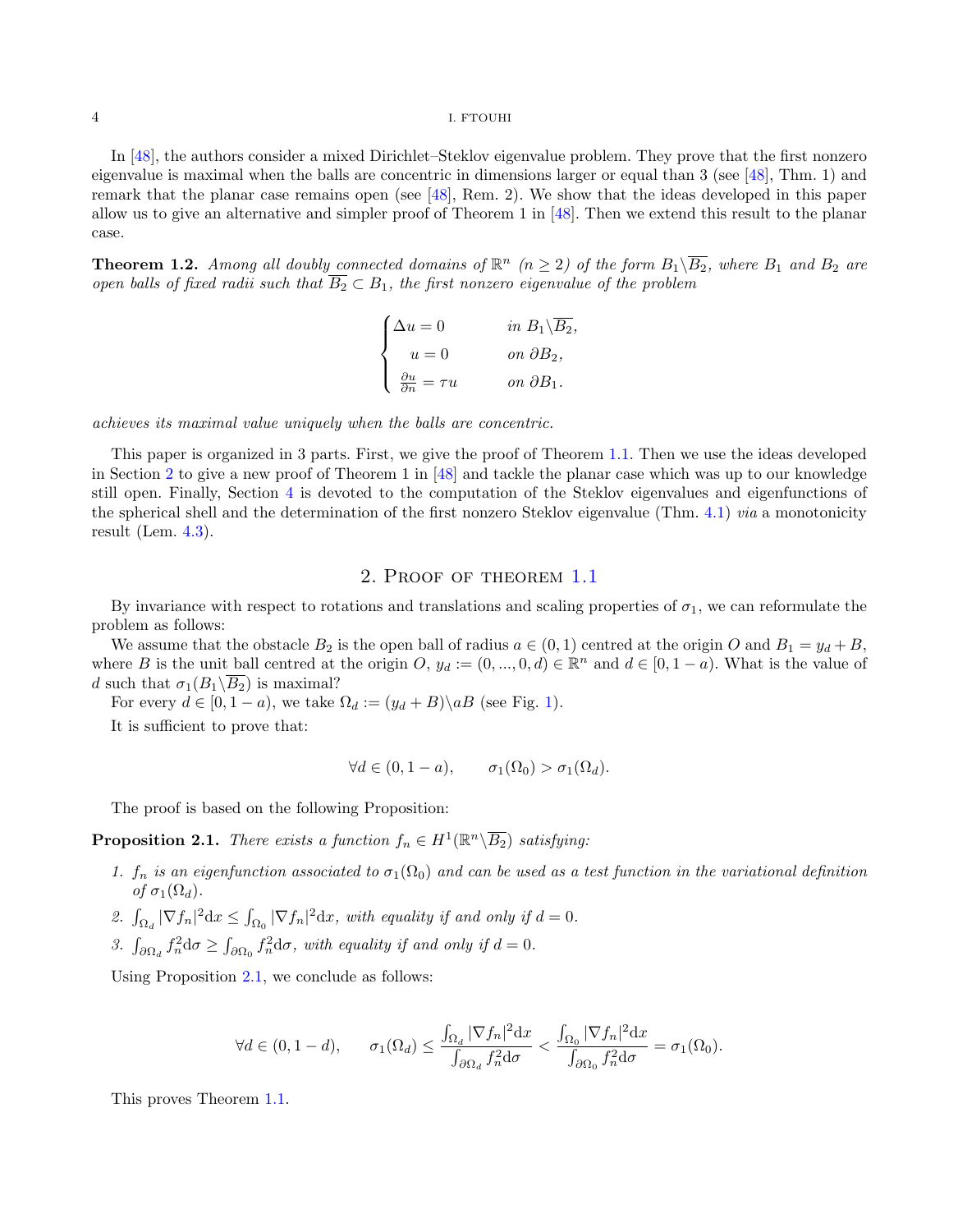## 2.1. Proof of the first assertion of Proposition [2.1](#page-3-1)

The first eigenvalue of the spherical shell  $\Omega_0$  is computed in Theorem [4.1.](#page-14-0) It is also proven that its multiplicity is equal to  $n$  and the corresponding eigenfunctions are

$$
u_n^i : \mathbb{R}^n \longrightarrow \mathbb{R}
$$
  

$$
x = (x_1, \dots, x_n) \longmapsto x_i \left(1 + \frac{\mu_{\sigma,n}}{|x|^n}\right),
$$

where  $i \in [[1, n]]$  and  $\mu_{\sigma, n} = \frac{1 - \sigma_1(\Omega_0)}{n + \sigma_1(\Omega_0)}$  $\frac{1-\sigma_1(\Omega_0)}{n+\sigma_1(\Omega_0)-1}.$ 

Take  $i \in [[1, n-1]]$ . Since  $\Omega_d$  is symmetrical to the hyperplane  $\{x_i = 0\}$ , we have

$$
\int_{\partial\Omega_d} u_n^i d\sigma = \int_{\partial\Omega_d \cap \{x_i \ge 0\}} u_n^i d\sigma + \int_{\partial\Omega_d \cap \{x_i \le 0\}} u_n^i d\sigma
$$
\n
$$
= \int_{\partial\Omega_d \cap \{x_i \ge 0\}} u_n^i d\sigma - \int_{\partial\Omega_d \cap \{x_i \ge 0\}} u_n^i d\sigma \text{ (because } u_n^i(x_1, \dots, -x_i, \dots, x_n) = u_n^i(x_1, \dots, x_i, \dots, x_n))
$$
\n
$$
= 0.
$$

Thus, every eigenfunction  $u_n^i$  (where  $i \in [[1, n-1]])$  can be taken as a test function in the variational definition of  $\sigma_1(\Omega_d)$  (note that this is not the case for  $u_n^n$ ). This proves the first assertion of Proposition [2.1.](#page-3-1)

## 2.2. Spherical coordinates and preliminary computations

Since the shapes considered are described by spheres, it is more convenient to work with the spherical coordinates instead of the Cartesian ones.

We set

$$
\begin{cases}\n x_1 = r \sin \theta_1 \sin \theta_1 \dots \sin \theta_{n-2} \sin \theta_{n-1}, \\
 x_2 = r \sin \theta_1 \sin \theta_1 \dots \sin \theta_{n-2} \cos \theta_{n-1}, \\
 \vdots \\
 x_{n-1} = r \sin \theta_1 \cos \theta_2, \\
 x_n = r \cos \theta_1,\n\end{cases}
$$

where  $(r, \theta_1, \ldots, \theta_{n-1}) \in \mathbb{R}^+ \times [0, \pi] \times \cdots \times [0, \pi] \times [0, 2\pi]$ .

Since, every eigenfunction  $u_n^i$  (where  $i \in [[1, n-1]])$  can be used as a test function in the variational definition of  $\sigma_1(\Omega_d)$ , we chose to take  $f_n = u_n^{n-1}$  (see Rem. [2.2\)](#page-4-0).

Using spherical coordinates, we write

$$
f_2 : \mathbb{R}_+ \times [0, 2\pi] \longrightarrow \mathbb{R}
$$
  

$$
(r, \theta_1) \longrightarrow \sin \theta_1 (r + \frac{\mu_{\sigma,n}}{r}),
$$

and for  $n \geq 3$ 

$$
f_n : \mathbb{R}_+ \times [0, \pi] \times \cdots \times [0, \pi] \times [0, 2\pi] \longrightarrow \mathbb{R}
$$
  

$$
(r, \theta_1, \ldots, \theta_{n-1}) \longmapsto \sin \theta_1 \cos \theta_2 \left( r + \frac{\mu_{\sigma, n}}{r^{n-1}} \right).
$$

<span id="page-4-0"></span>**Remark 2.2.** The choice of the test function  $f_n = u_n^{n-1}$  between all  $u_n^i$   $(i \in [[1, n-1]])$  is motivated by the will to have less variables to deal with while computing the gradient (see Sect. [2.3\)](#page-5-1). Nevertheless, one should note that all these functions satisfy the three assertions of Proposition [2.1.](#page-3-1)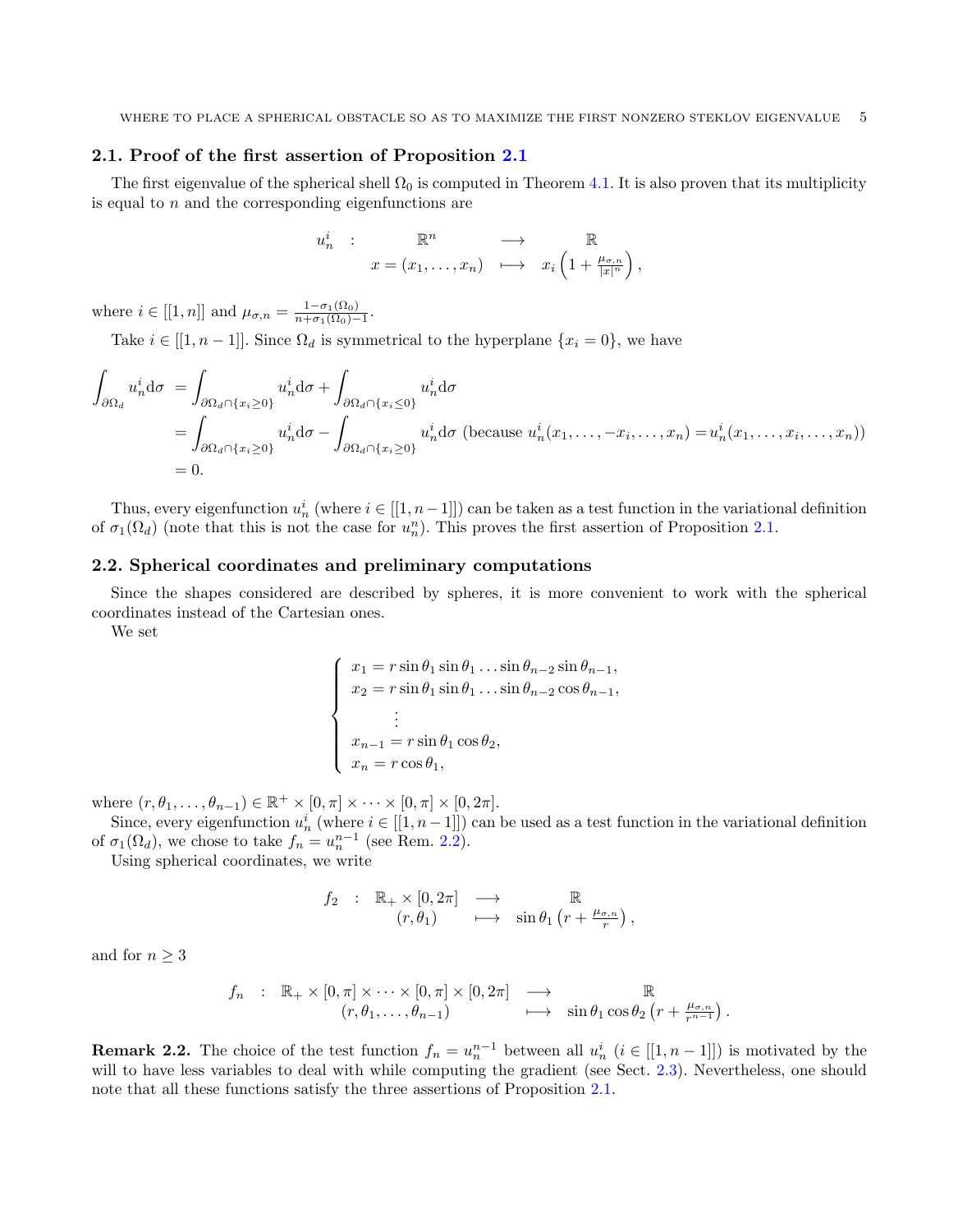

<span id="page-5-0"></span>FIGURE 1. The domains  $\Omega_d$  and  $\Omega_0$ .

The following figure shows the perforated domains  $\Omega_0$  and  $\Omega_d$ , the angle  $\theta_1$  and the radius  $R_d(\theta_1)$  which plays an important role in the upcoming computations.

Let  $M \in \partial(y_d + B)$ , by using Al-Kashi's formula on the triangle  $Oy_dM$ , we have

$$
1^2 = d^2 + R_d^2(\theta_1) - 2dR_d(\theta_1)\cos\theta_1.
$$

By solving the equation of second degree satisfied by  $R_d(\theta_1)$  we get two roots d cos  $\theta_1 \pm \sqrt{1 - d^2 \sin^2 \theta_1}$ . Since the smallest one is negative (due to the fact that  $d \in [0, 1)$ ), we deduce that

$$
R_d(\theta_1) = \mathrm{d}\cos\theta_1 + \sqrt{1 - \mathrm{d}^2\sin^2\theta_1}.
$$

We compute the first derivative of  $R_d$ , which appears in the area element when integrating on  $\partial\Omega_d$  (more precisely on  $\partial(y_d + B)$ ).

$$
R'_d(\theta_1) = -\mathrm{d}\sin\theta_1 - \frac{\mathrm{d}^2\sin\theta_1\cos\theta_1}{\sqrt{1-\mathrm{d}^2\sin^2\theta_1}} = -\frac{\mathrm{d}\sin\theta_1}{\sqrt{1-\mathrm{d}^2\sin^2\theta_1}}\left(\mathrm{d}\cos\theta_1 + \sqrt{1-\mathrm{d}^2\sin^2\theta_1}\right).
$$

With straightforward computations, we get the important equalities:

<span id="page-5-2"></span>
$$
\sqrt{R_d^2(\theta_1) + {R_d'}^2(\theta_1)} = 1 + \frac{d \div \cos \theta_1}{\sqrt{1 - d^2 \sin^2 \theta_1}} = \frac{R_d(\theta_1)}{\sqrt{1 - d^2 \sin^2 \theta_1}}.
$$
\n(2.1)

## <span id="page-5-1"></span>2.3. Proof of the second assertion of Proposition [2.1](#page-3-1)

We compute the gradient of  $f_n$  in the spherical coordinates and calculate the  $L^2$ -norm of its gradient on  $\Omega_d$ .

For  $n = 2$ , we have

$$
\nabla f_2(r,\theta_1) = \begin{bmatrix} \frac{\partial f}{\partial r} \\ \frac{1}{r} \frac{\partial f}{\partial \theta_1} \end{bmatrix} = \begin{bmatrix} \sin \theta_1 \left( 1 - \frac{\mu_{\sigma,n}}{r^2} \right) \\ \cos \theta_1 \left( 1 + \frac{\mu_{\sigma,n}}{r^2} \right) \end{bmatrix},
$$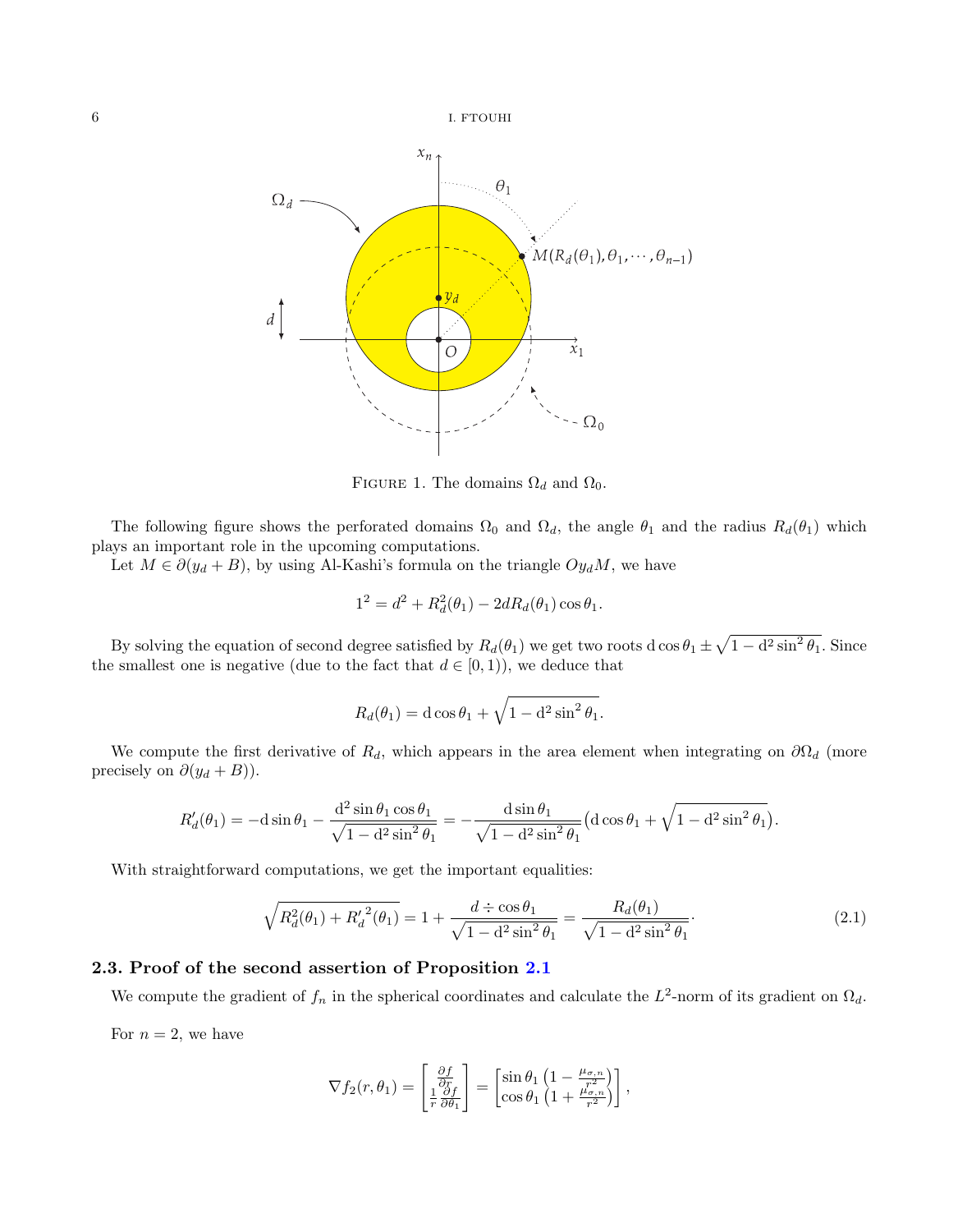thus

$$
\int_{\Omega_d} |\nabla f_2|^2 dx = \int_{\theta_1=0}^{2\pi} \int_{r=a}^{R_d(\theta_1)} \left[ \sin^2 \theta_1 \left( 1 - \frac{\mu_{\sigma,2}}{r^2} \right)^2 + \cos^2 \theta_1 \left( 1 + \frac{\mu_{\sigma,2}}{r^2} \right)^2 \right] r dr d\theta_1
$$
  
\n
$$
= \int_{\theta_1=0}^{2\pi} \int_{r=a}^{R_d(\theta_1)} \left[ r + 2\mu_{\sigma,2} \left( \cos^2 \theta_1 - \sin^2 \theta_1 \right) \frac{1}{r} + \frac{\mu_{\sigma,2}^2}{r^3} \right] dr d\theta_1
$$
  
\n
$$
= \int_{\theta_1=0}^{2\pi} \left( \frac{R_d^2(\theta_1) - a^2}{2} + 2\mu_{\sigma,2} \left( \cos^2 \theta_1 - \sin^2 \theta_1 \right) \ln \left( \frac{R_d(\theta_1)}{a} \right) - \frac{\mu_{\sigma,2}^2}{2} \left( \frac{1}{R_d^2(\theta_1)} - \frac{1}{a^2} \right) \right) d\theta_1.
$$

In the same spirit, for  $n \geq 3$ , we have

$$
\nabla f_n(r,\theta_1,...,\theta_{n-1}) = \begin{bmatrix} \frac{\partial f}{\partial r} \\ \frac{1}{r} \frac{\partial f}{\partial \theta_1} \\ \frac{1}{r \sin \theta_1} \frac{\partial f}{\partial \theta_2} \\ \frac{1}{r \sin \theta_1 \sin \theta_2} \frac{\partial f}{\partial \theta_3} \\ \vdots \\ \frac{1}{r \sin \theta_1 ... \sin \theta_{n-2}} \frac{\partial f}{\partial \theta_{n-1}} \end{bmatrix} = \begin{bmatrix} \sin \theta_1 \cos \theta_2 \left( 1 - \frac{(n-1)\mu_{\sigma,n}}{r^n} \right) \\ \cos \theta_1 \cos \theta_2 \left( 1 + \frac{\mu_{\sigma,n}}{r^n} \right) \\ -\sin \theta_2 \left( 1 + \frac{\mu_{\sigma,n}}{r^n} \right) \\ 0 \\ \vdots \\ 0 \end{bmatrix}.
$$

For  $p \in \mathbb{N}$ , we introduce  $I_p := \int_0^{\pi} \sin^p t dt$ , which is the double of the classical Wallis integral. These integrals satisfy the essential recursive property

<span id="page-6-0"></span>
$$
\forall p \in \mathbb{N}, \quad I_{p+2} = \frac{p+1}{p+2} I_p. \tag{2.2}
$$

Moreover, since  $I_0 = \pi$  and  $I_1 = 2$ , it is classical to use the recursive property [\(2.2\)](#page-6-0) to compute the values of all the other integrals. We have

<span id="page-6-1"></span>
$$
\forall k \in \mathbb{N}, \qquad \begin{cases} I_{2k} = \pi \frac{(2k)!}{(2^k k!)^2} = \frac{\pi}{2^{2k}} {2k \choose k}, \\ I_{2k+1} = 2 \cdot \frac{(2^k k!)^2}{(2k+1)!}. \end{cases} \tag{2.3}
$$

We compute

$$
A_1^n(d) = \int_{\Omega_d} [\nabla f_n]_1^2 dx
$$
  
\n
$$
= 2 \int_{\theta_1=0}^{\pi} \dots \int_{\theta_{n-1}=0}^{\pi} \int_{r=a}^{R_d(\theta_1)} \sin^2 \theta_1 \cos^2 \theta_2 \left(1 - \frac{(n-1)\mu_{\sigma,n}}{r^n}\right)^2 r^{n-1} \prod_{i=1}^{n-2} \sin^{n-1-i} \theta_i \text{d}r \text{d}\theta_1 \dots \text{d}\theta_{n-1}
$$
  
\n
$$
= 2 \left( \prod_{k=0}^{n-4} I_k \right) \int_{\theta_2=0}^{\pi} \cos^2 \theta_2 \sin^{n-3} \theta_2 \text{d}\theta_2 \int_{\theta_1=0}^{\pi} \sin^n \theta_1 \int_{r=a}^{R_d(\theta_1)} \left( r^{n-1} - \frac{2(n-1)\mu_{\sigma,n}}{r} + \frac{(n-1)^2 \mu_{\sigma,n}^2}{r^{n+1}} \right) \text{d}r \text{d}\theta_1
$$
  
\n
$$
= 2 \left( \prod_{k=0}^{n-4} I_k \right) (I_{n-3} - I_{n-1}) \int_{\theta_1=0}^{\pi} \sin^n \theta_1 \left( \frac{R_d^n(\theta_1) - a^n}{n} - 2(n-1)\mu_{\sigma,n} \ln \left( \frac{R_d(\theta_1)}{a} \right) - \frac{(n-1)^2 \mu_{\sigma,n}^2}{n} \left( \frac{1}{R_d^n(\theta_1)} - \frac{1}{a^n} \right) \right) \text{d}\theta_1
$$
  
\n
$$
= \frac{2}{n-1} \left( \prod_{k=0}^{n-3} I_k \right) \int_{\theta_1=0}^{\pi} \sin^n \theta_1 \left( \frac{R_d^n(\theta_1) - a^n}{n} - 2(n-1)\mu_{\sigma,n} \ln \left( \frac{R_d(\theta_1)}{a} \right) - \frac{(n-1)^2 \mu_{\sigma,n}^2}{n} \left( \frac{1}{R_d^n(\theta_1)} - \frac{1}{a^n} \right) \right) \text{d}\theta_1,
$$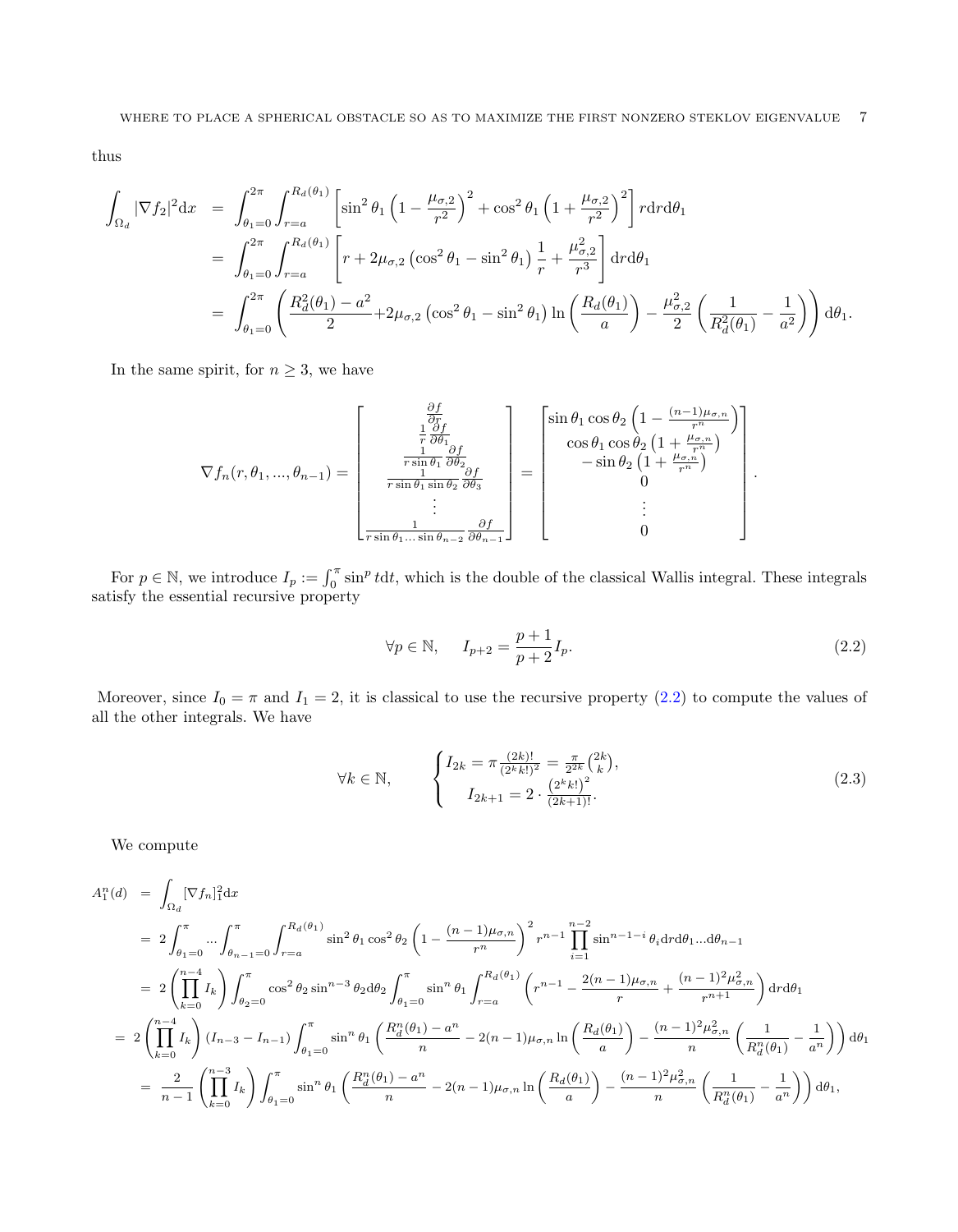where we used  $(2.2)$  for the last equality.

$$
A_2^n(d) = \int_{\Omega_d} [\nabla f_n]_2^2 dx
$$
  
=  $2 \left( \prod_{k=0}^{n-4} I_k \right) (I_{n-3} - I_{n-1}) \int_{\theta_1=0}^{\pi} \cos^2 \theta_1 \sin^{n-2} \theta_1 \left( \frac{R_d^n(\theta_1) - a^n}{n} + 2\mu_{\sigma,n} \ln \left( \frac{R_d(\theta_1)}{a} \right) - \frac{\mu_{\sigma,n}^2}{n} \left( \frac{1}{R_d^n(\theta_1)} - \frac{1}{a^n} \right) \right) d\theta_1$   
=  $\frac{2}{n-1} \left( \prod_{k=0}^{n-3} I_k \right) \int_{\theta_1=0}^{\pi} (\sin^{n-2} \theta_1 - \sin^n \theta_1) \left( \frac{R_d^n(\theta_1) - a^n}{n} + 2\mu_{\sigma,n} \ln \left( \frac{R_d(\theta_1)}{a} \right) - \frac{\mu_{\sigma,n}^2}{n} \left( \frac{1}{R_d^n(\theta_1)} - \frac{1}{a^n} \right) \right) d\theta_1$ ,

then

$$
A_3^n(d) = \int_{\Omega_d} [\nabla f_n]_3^2 dx
$$
  
=  $2 \left( \prod_{k=0}^{n-4} I_k \right) I_{n-1} \int_{\theta_{1}=0}^{\pi} \sin^{n-2} \theta_1 \left( \frac{R_d^n(\theta_1) - a^n}{n} + 2\mu_{\sigma,n} \ln \left( \frac{R_d(\theta_1)}{a} \right) - \frac{\mu_{\sigma,n}^2}{n} \left( \frac{1}{R_d^n(\theta_1)} - \frac{1}{a^n} \right) \right) d\theta_1$   
=  $\frac{2(n-2)}{n-1} \left( \prod_{k=0}^{n-3} I_k \right) \int_{\theta_1=0}^{\pi} \sin^{n-2} \theta_1 \left( \frac{R_d^n(\theta_1) - a^n}{n} + 2\mu_{\sigma,n} \ln \left( \frac{R_d(\theta_1)}{a} \right) - \frac{\mu_{\sigma,n}^2}{n} \left( \frac{1}{R_d^n(\theta_1)} - \frac{1}{a^n} \right) \right) d\theta_1.$ 

We decompose the integral in three parts:

<span id="page-7-0"></span>
$$
\int_{\Omega_d} |\nabla f|^2 dx = A_1^n(d) + A_2^n(d) + A_3^n(d) = \frac{2}{n-1} \left( \prod_{k=0}^{n-3} I_k \right) \left( \frac{n-1}{n} W_1^n(d) + 2\mu_{\sigma,n} W_2^n(d) - \frac{\mu_{\sigma,n}^2}{n} W_3^n(d) \right), (2.4)
$$

where

$$
\begin{cases}\nW_1^n(d) = \int_0^{\pi} \sin^{n-2} \theta_1 \left( R_d^n(\theta_1) - a^n \right) d\theta_1, \\
W_2^n(d) = \int_0^{\pi} \phi_n(\theta_1) \ln \left( \frac{R_d(\theta_1)}{a} \right) d\theta_1, \\
W_3^n(d) = \int_0^{\pi} \psi_n(\theta_1) \left( \frac{1}{R_d^n(\theta_1)} - \frac{1}{a^n} \right) d\theta_1, \quad \text{with } \psi_n(\theta_1) = n(n-2) \sin^n \theta_1 + (n-1) \sin^{n-2} \theta_1 \ge 0.\n\end{cases}
$$

Note that the equality [\(2.4\)](#page-7-0) applies also for the planar case. From now on, we take  $n \geq 2$ . In the following Lemma, we study  $W_k^n(d)$  for each  $k \in \{1, 2, 3\}$ .

<span id="page-7-1"></span>**Lemma 2.3.** For every  $n \geq 2$  and every  $d \in [0, 1 - a]$ :

- 1.  $W_1^n(d) = W_1^n(0)$ . 2.  $W_2^n(d) = 0.$ 3.  $W_3^n(d) \ge W_3^n(0)$ , with equality if and only of  $d = 0$ .
- *Proof.* 1. The idea is to see that the quantities  $W_1^n(0)$  and  $W_1^n(d)$  can be interpreted (up to a multiplicative constant) as volumes of the unit balls B and  $y_d + B$  in  $\mathbb{R}^n$ . Then, since the measure is invariant by translations, we get the equality. We have

$$
W_1^n(d) = \int_0^{\pi} \sin^{n-2} \theta_1 (R_d^n(\theta_1) - a^n) d\theta_1
$$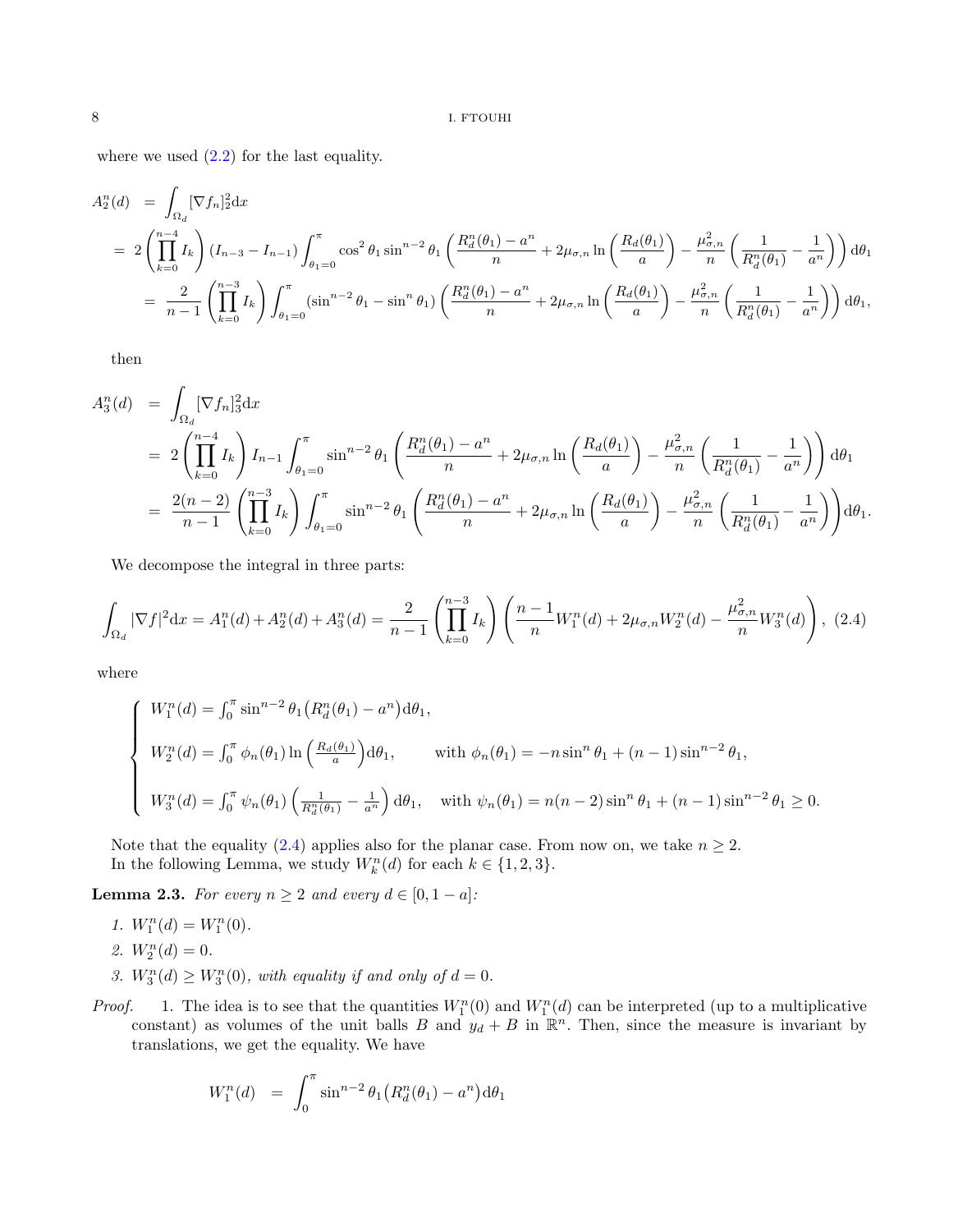$$
= \frac{n}{\prod_{k=0}^{n-3} I_k} \int_{\theta_1=0}^{\pi} \dots \int_{\theta_{n-1}=0}^{\pi} \int_{r=a}^{R_d(\theta_1)} 1 \times r^{n-1} \prod_{i=1}^{n-2} \sin^{n-1-i} \theta_i \mathrm{d}r \mathrm{d}\theta_1 \dots \mathrm{d}\theta_{n-1}
$$
  
\n
$$
= \frac{n}{2 \prod_{k=0}^{n-3} I_k} |\Omega_d|
$$
  
\n
$$
= \frac{n}{2 \prod_{k=0}^{n-3} I_k} (|y_d + B| - |aB|)
$$
  
\n
$$
= \frac{n}{2 \prod_{k=0}^{n-3} I_k} (|B| - |aB|)
$$
  
\n
$$
= \frac{n}{\prod_{k=0}^{n-3} I_k} \int_{\theta_1=0}^{\pi} \dots \int_{\theta_{n-1}=0}^{\pi} \int_{r=a}^{1} 1 \times r^{n-1} \prod_{i=1}^{n-2} \sin^{n-1-i} \theta_i \mathrm{d}r \mathrm{d}\theta_1 \dots \mathrm{d}\theta_{n-1}
$$
  
\n
$$
= W_1^n(0).
$$

2. We remark that for every  $\theta_1 \in (0, \pi)$  one has  $\phi_n(\pi - \theta_1) = \phi_n(\theta_1)$ , thus

$$
W_{2}(d) = \int_{0}^{\frac{\pi}{2}} \phi_{n}(\theta_{1}) \ln\left(\frac{R_{d}(\theta_{1})}{a}\right) d\theta_{1} + \int_{\frac{\pi}{2}}^{\pi} \phi_{n}(\theta_{1}) \ln\left(\frac{R_{d}(\theta_{1})}{a}\right) d\theta_{1} = \int_{0}^{\frac{\pi}{2}} \phi_{n}(\theta_{1}) \ln\left(\frac{d\cos\theta_{1} + \sqrt{1 - d^{2}\sin^{2}\theta_{1}}}{a}\right) d\theta_{1} + \int_{0}^{\frac{\pi}{2}} \phi_{n}(\theta_{1}) \ln\left(\frac{-d\cos\theta_{1} + \sqrt{1 - d^{2}\sin^{2}\theta_{1}}}{a}\right) d\theta_{1} = \int_{0}^{\frac{\pi}{2}} \phi_{n}(\theta_{1}) \ln\left(\frac{(d\cos\theta_{1} + \sqrt{1 - d^{2}\sin^{2}\theta_{1}})}{a^{2}} \times (-d\cos\theta_{1} + \sqrt{1 - d^{2}\sin^{2}\theta_{1}})\right) d\theta_{1} = \ln\left(\frac{1 - d^{2}}{a^{2}}\right) \times \int_{0}^{\frac{\pi}{2}} \phi_{n}(\theta_{1}) d\theta_{1} = \ln\left(\frac{1 - d^{2}}{a^{2}}\right) \times \int_{0}^{\frac{\pi}{2}} (-n\sin^{n}\theta_{1} + (n - 1)\sin^{n-2}\theta_{1}) d\theta_{1} = \frac{1}{2} \ln\left(\frac{1 - d^{2}}{a^{2}}\right) \times \left(-nI_{n} + (n - 1)I_{n-2}\right) = 0 \qquad \text{(by (2.2))}.
$$

3. We have

$$
W_3(d) = \int_{\theta_1=0}^{\pi} \psi_n(\theta_1) \left( \frac{1}{\left( \frac{d \cos \theta_1 + \sqrt{1 - d^2 \sin^2 \theta_1}}{1} \right)^n} - \frac{1}{a^n} \right) d\theta_1
$$
  
\n
$$
\geq \int_{\theta_1=0}^{\pi} \psi_n(\theta_1) \left( \frac{1}{\left( \frac{d \cos \theta_1 + 1}{1} \right)^n} - \frac{1}{a^n} \right) d\theta_1 =: G(d) \geq G(0) = W_3(0).
$$

The inequality  $G(d) \geq G(0)$  is a consequence of the monotonicity of the function G and equality occurs if and only if  $d = 0$ . Indeed for every  $d \in (0, 1 - a)$ :

$$
G'(d) = \int_0^{\pi} -n\psi_n(\theta_1) \frac{\cos \theta_1}{(\cos \theta_1 + 1)^{n+1}} d\theta_1
$$
  
= 
$$
\int_0^{\frac{\pi}{2}} -n\psi_n(\theta_1) \frac{\cos \theta_1}{(\cos \theta_1 + 1)^{n+1}} d\theta_1 + \int_{\theta_1 = \frac{\pi}{2}}^{\pi} -n\psi_n(\theta_1) \frac{\cos \theta_1}{(\cos \theta_1 + 1)^{n+1}} d\theta_1
$$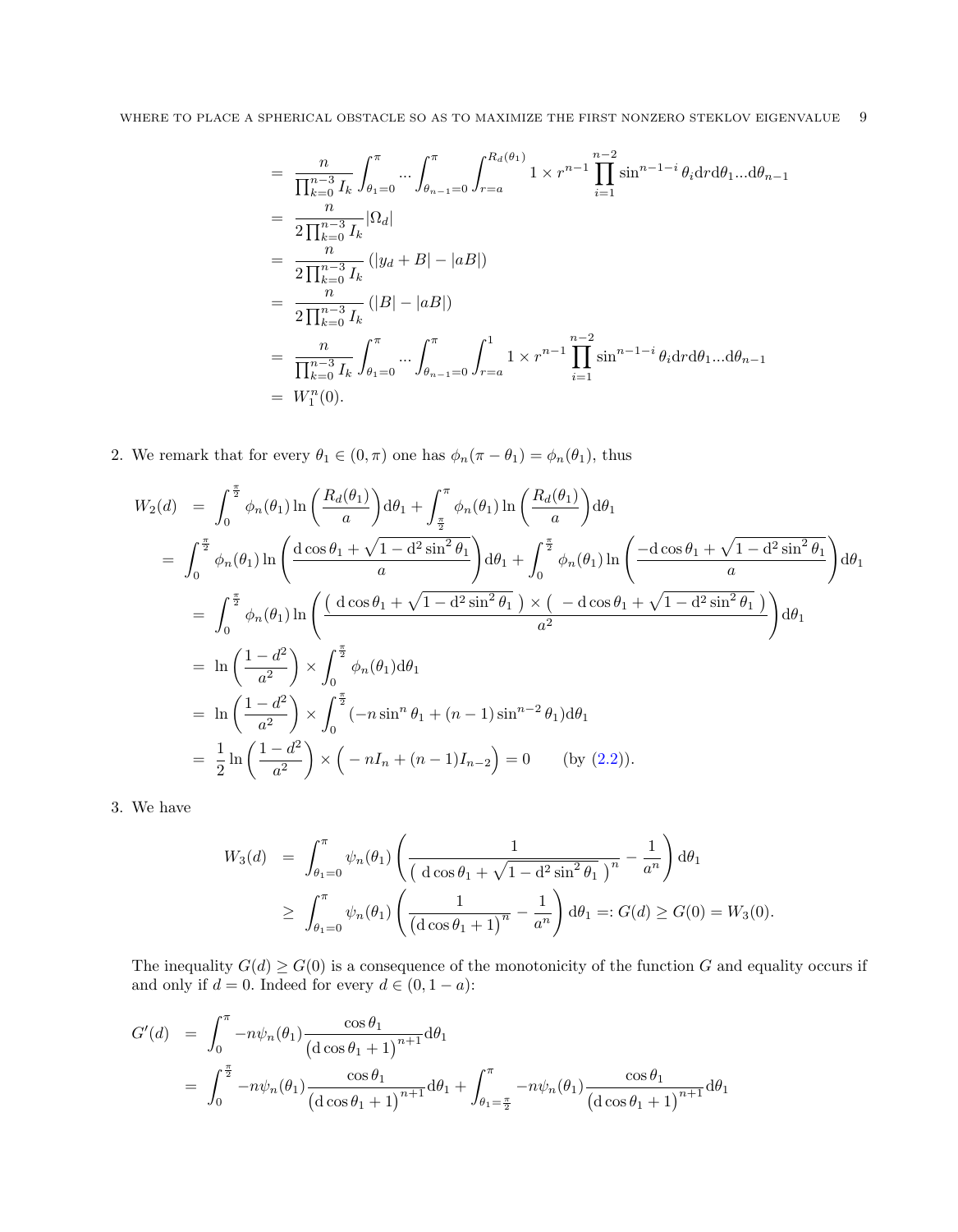$$
= n \int_0^{\frac{\pi}{2}} \psi_n(\theta_1) \cos \theta_1 \left( \frac{1}{(1 - d \cos \theta_1)^{n+1}} - \frac{1}{(1 + d \cos \theta_1)^{n+1}} \right) d\theta_1
$$
  
> 0 (because  $\forall \theta_1 \in (0, \pi/2)$ ,  $\psi_n(\theta_1) \cos \theta_1 > 0$  and  $(1 + d \cos \theta_1)^{n+1} > (1 - d \cos \theta_1)^{n+1}$ ).

Using the results of Lemma [2.3,](#page-7-1) we get

$$
\int_{\Omega_d} |\nabla f|^2 dx = \frac{2}{n-1} \left( \prod_{k=0}^{n-3} I_k \right) \left( \frac{n-1}{n} W_1^n(d) + 2\mu_{\sigma,n} W_2^n(d) - \frac{\mu_{\sigma,n}^2}{n} W_3^n(d) \right)
$$
  

$$
\leq \frac{2}{n-1} \left( \prod_{k=0}^{n-3} I_k \right) \left( \frac{n-1}{n} W_1^n(0) + 2\mu_{\sigma,n} W_2^n(0) - \frac{\mu_{\sigma,n}^2}{n} W_3^n(0) \right) = \int_{\Omega_0} |\nabla f|^2 dx,
$$

with equality if and only if  $d = 0$ . This proves the second assertion of Proposition [2.1.](#page-3-1)

# 2.4. Proof of the third assertion of Proposition [2.1](#page-3-1)

Take  $n \geq 2$ . We have

$$
\int_{\partial(y_d+B)} f_n^2 d\sigma = 2 \int_{\theta_1=0}^{\pi} \dots \int_{\theta_{n-1}=0}^{\pi} f_n^2(r, \theta_1, ..., \theta_{n-1}) R_d^{n-2}(\theta_1) \prod_{i=1}^{n-2} \sin^{n-1-i} \theta_i \sqrt{R_d^2(\theta_1) + R_d^2(\theta_1)} d\theta_1 ... d\theta_{n-1}
$$
\n
$$
= 2 \int_{\theta_1=0}^{\pi} \dots \int_{\theta_{n-1}=0}^{\pi} \sin^2 \theta_1 \cos^2 \theta_2 \left( R_d(\theta_1) + \frac{\mu_{\sigma,n}}{R_d^{n-1}(\theta_1)} \right)^2 R_d^{n-2}(\theta_1) \prod_{i=1}^{n-2} \sin^{n-1-i} \theta_i \sqrt{R_d^2(\theta_1) + R_d^2(\theta_1)} d\theta_1 ... d\theta_{n-1}
$$
\n
$$
= 2 \int_{\theta_1=0}^{\pi} \dots \int_{\theta_{n-1}=0}^{\pi} \sin^n \theta_1 \left( R_d(\theta_1) + \frac{\mu_{\sigma,n}}{R_d^{n-1}(\theta_1)} \right)^2 R_d^{n-2}(\theta_1) \sqrt{R_d^2(\theta_1) + R_d^2(\theta_1)} \cos^2 \theta_2 \prod_{i=2}^{n-2} \sin^{n-1-i} \theta_i d\theta_1 ... d\theta_{n-1}
$$
\n
$$
= \left( 2 \prod_{k=2}^{n-1} I_k \right) \int_0^{\pi} \left( R_d(\theta_1) + \frac{\mu_{\sigma,n}}{R_d^{n-1}(\theta_1)} \right)^2 R_d^{n-2}(\theta_1) \sin^n \theta_1 \sqrt{R_d^2(\theta_1) + R_d^2(\theta_1)} d\theta_1
$$
\n
$$
= \left( 2 \prod_{k=2}^{n-1} I_k \right) \int_0^{\pi} \left( R_d^2(\theta_1) + 2\mu_{\sigma,n} + \frac{\mu_{\sigma,n}^2}{R_d^n(\theta_1)} \right) \sin^n \theta_1 \sqrt{R_d^2(\theta_1) + R_d^2(\theta_1)} d\theta_1
$$
\n
$$
= \left( 2 \prod_{k=2}^{n-1} I_k \right) \left( V_1^n
$$

where

$$
\begin{cases}\nV_1^n(d) = \int_0^{\pi} \sin^n \theta_1 R_d^n(\theta_1) \sqrt{R_d^2(\theta_1) + {R_d'}^2(\theta_1)} d\theta_1, \\
V_2^n(d) = \int_0^{\pi} \sin^n \theta_1 \frac{d \cos \theta_1}{\sqrt{1 - d^2 \sin^2 \theta_1}} d\theta_1 \quad \text{(by using (2.1))}, \\
V_3^n(d) = \int_0^{\pi} \frac{\sin^n \theta_1}{R_d^{n-1}(\theta_1) \sqrt{1 - d^2 \sin^2 \theta_1}} d\theta_1 \quad \text{(by using (2.1))}.\n\end{cases}
$$

Let us now prove the following Lemma:

<span id="page-9-0"></span>**Lemma 2.4.** For every  $n \ge 1$  and every  $d \in [0, 1 - a]$ , we have:

$$
\mathit{1.}\;\; V_1^n(d)=V_1^n(0).
$$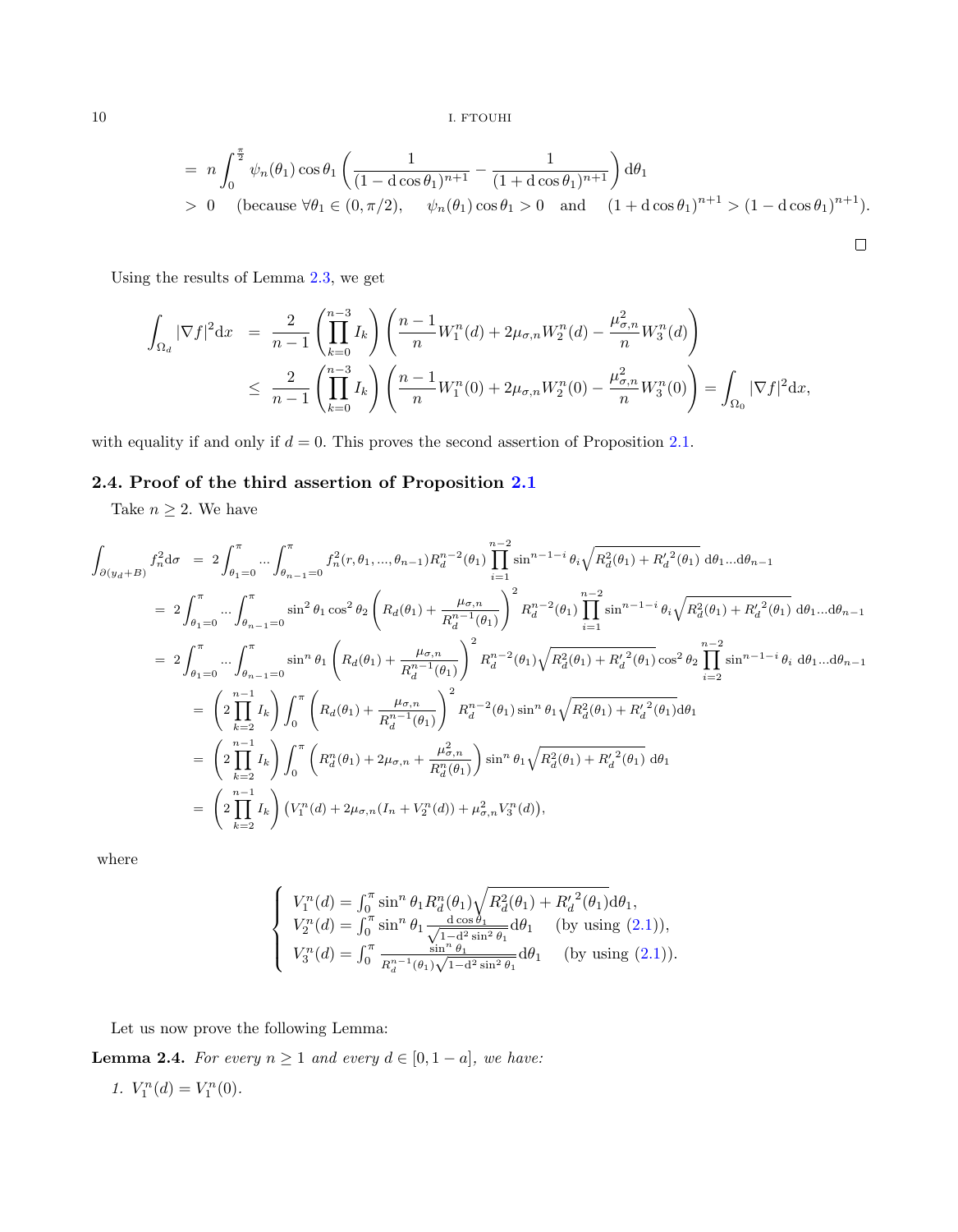- 2.  $V_2^n(d) = 0$ .
- 3.  $V_3^n(d) \geq V_3^n(0)$ , with equality if and only of  $d = 0$ .

*Proof.* 1. Take B the unit ball of  $\mathbb{R}^{n+2}$  centred at the origin O and  $y_d = (0, \ldots, 0, d) \in \mathbb{R}^{n+2}$ . In the same spirit of the proof of the assertion 1 of Lemma [2.3,](#page-7-1) the idea is to see that the quantities  $V_1^n(0)$ and  $V_1^n(d)$  can be interpreted (up to a multiplicative constant) as the perimeters of B and  $y_d + B$ . Then, since the perimeter is invariant by translations, we get the equality.

We have

$$
V_1^n(d) = \int_0^\pi \sin^n \theta_1 R_d^n(\theta_1) \sqrt{R_d^2(\theta_1) + R_d'^2(\theta_1)} d\theta_1
$$
  
\n
$$
= \frac{1}{2 \prod_{k=2}^{n-1} I_k} \cdot 2 \int_{\theta_1=0}^\pi \dots \int_{\theta_{n+1}=0}^\pi 1 \times R_d^n(\theta_1) \sqrt{R_d^2(\theta_1) + R_d'^2(\theta_1)} \prod_{i=1}^n \sin^{n+1-i} \theta_i d\theta_1 ... d\theta_{n+1}
$$
  
\n
$$
= \frac{1}{2 \prod_{k=2}^{n-1} I_k} P(y_d + B)
$$
  
\n
$$
= \frac{1}{2 \prod_{k=2}^{n-1} I_k} P(B)
$$
  
\n
$$
= V_1^n(0).
$$

2. We have

$$
V_2^n(d) = \int_0^{\frac{\pi}{2}} \sin^n \theta_1 \frac{d \cos \theta_1}{\sqrt{1 - d^2 \sin^2 \theta_1}} d\theta_1 + \int_{\frac{\pi}{2}}^{\pi} \sin^n \theta_1 \frac{d \cos \theta_1}{\sqrt{1 - d^2 \sin^2 \theta_1}} d\theta_1
$$
  
= 
$$
\int_0^{\frac{\pi}{2}} \sin^n \theta_1 \frac{d \cos \theta_1}{\sqrt{1 - d^2 \sin^2 \theta_1}} d\theta_1 - \int_0^{\frac{\pi}{2}} \sin^n t \frac{d \cos t}{\sqrt{1 - d^2 \sin^2 t}} dt
$$
  
= 0.

3. We have

$$
V_3^n(d) = \int_0^{\pi} \frac{\sin^n \theta_1}{(\cos \theta_1 + \sqrt{1 - d^2 \sin^2 \theta_1})^{n-1} \sqrt{1 - d^2 \sin^2 \theta_1}} d\theta_1
$$
  
 
$$
\geq \int_0^{\pi} \frac{\sin^n \theta_1}{(\cos \theta_1 + 1)^{n-1}} d\theta_1 =: H(d) \geq H(0) = V_3^n(0).
$$

The inequality  $H(d) \geq H(0)$  follows from the monotonicity of H and is an equality if and only if  $d = 0$ . This can be proved with the same method used for G in the previous section.

 $\Box$ 

Using the results of Lemma [2.4,](#page-9-0) we get

$$
\int_{\partial\Omega_d} f^2 d\sigma = \left(2 \prod_{k=2}^{n-1} I_k\right) \left(V_1^n(d) + 2\mu_{\sigma,n}(I_n + V_2^n(d)) + \mu_{\sigma,n}^2 V_3^n(d)\right) + \int_{\partial(aB)} f^2 d\sigma
$$
\n
$$
\geq \left(2 \prod_{k=2}^{n-1} I_k\right) \left(V_1^n(0) + 2\mu_{\sigma,n}(I_n + V_2^n(0)) + \mu_{\sigma,n}^2 V_3^n(0)\right) + \int_{\partial(aB)} f^2 d\sigma
$$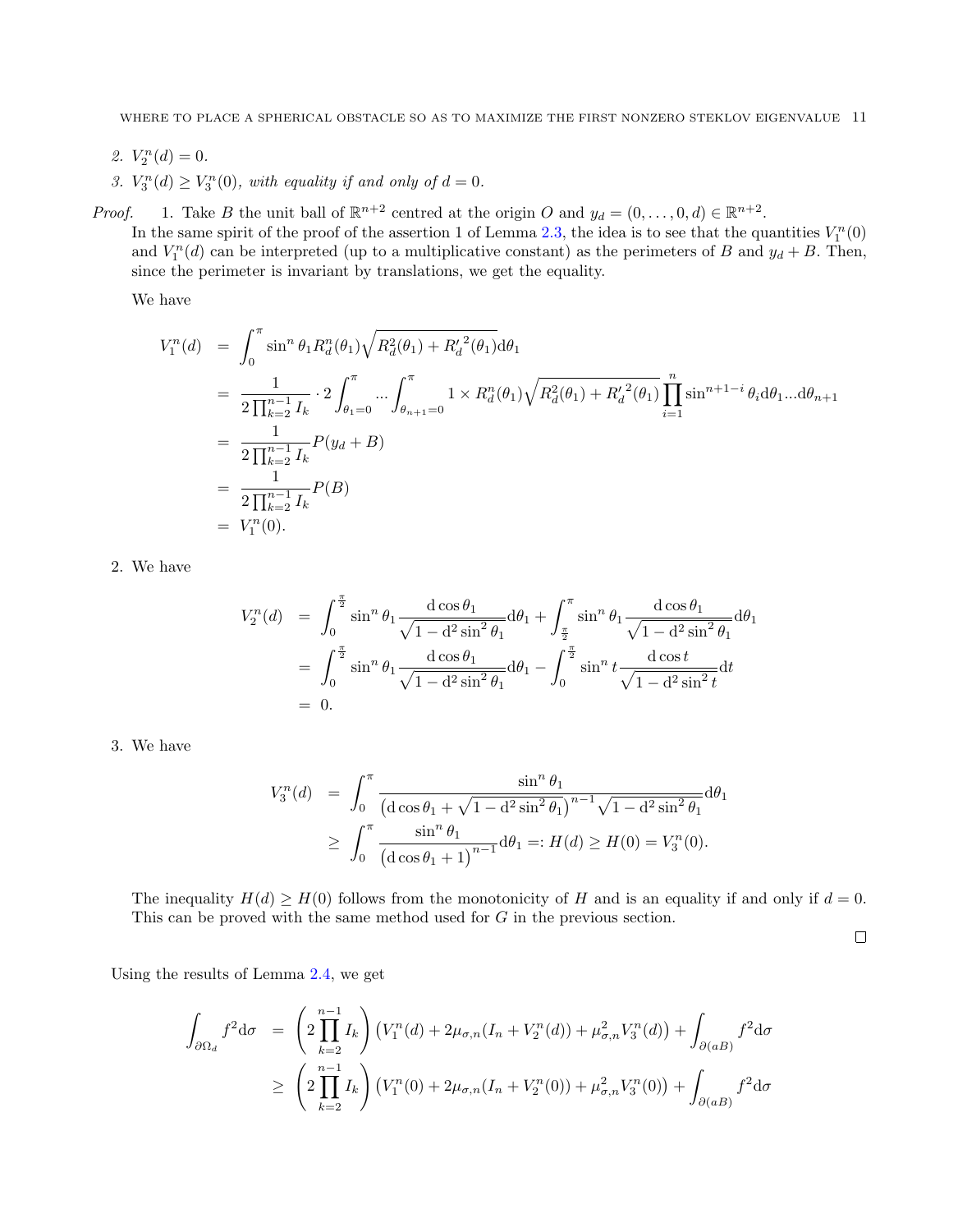$$
= \int_{\partial \Omega_0} f^2 \mathrm{d} \sigma,
$$

which proves the third assertion of Proposition [2.1.](#page-3-1)

## 3. The Dirichlet–Steklov problem

In this section, we show that the ideas of our proof in Section [2](#page-3-0) also apply to the problem considered in [\[48\]](#page-20-16). Thus, we give an alternative proof of Theorem 1 in [\[48\]](#page-20-16) which deals with  $n \geq 3$  and tackle the planar case which is to our knowledge still open (see [\[48\]](#page-20-16), Rem. 2).

Let  $n \geq 2$  and  $B_1$  be an open ball in  $\mathbb{R}^n$  and  $B_2$  be an open ball contained in  $B_1$ . We are interested in the eigenvalue problem

$$
\begin{cases} \Delta u = 0 & \text{in } B_1 \backslash \overline{B_2}, \\ u = 0 & \text{on } \partial B_2, \\ \frac{\partial u}{\partial n} = \tau u & \text{on } \partial B_1. \end{cases}
$$

The first eigenvalue of  $B_1\backslash\overline{B_2}$  is given by the following Rayleigh quotient:

$$
\tau_1\left(B_1\backslash\overline{B_2}\right)=\inf\left\{\frac{\int_{B_1\backslash\overline{B_2}}|\nabla u|^2\mathrm{d}x}{\int_{\partial B_1}u^2\mathrm{d}\sigma}\ \Big|\ u\in H^1(\Omega)\backslash\{0\}\ \text{such that}\ u=0\ \text{on}\ \partial B_2\right\}.
$$

As stated in Theorem [1.2,](#page-3-2) the eigenvalue  $\tau_1$  is maximal when the balls are concentric. As for the case of pure Steklov boundary condition, we can assume without loss of generality that the obstacle  $B_2$  is the open ball of radius  $a \in (0,1)$  centred at the origin O and  $B_1 = y_d + B$ , where B is the unit ball centred at the origin O. We use the notations introduced in Section [2.](#page-3-0)

Using separation of variables Verma and Santhanam proved in Section 2.1 of [\[48\]](#page-20-16) that the first eigenfunction  $g_n$  of the spherical shell  $\Omega_0$  is given by:

$$
g_n(r, \theta_1, ..., \theta_{n-1}) = \begin{cases} \ln r - \ln a, & \text{if } n = 2, \\ \left(\frac{1}{a^{n-2}} - \frac{1}{r^{n-2}}\right), & \text{if } n \ge 3. \end{cases}
$$

#### 3.1. A key proposition

Here also, Theorem [1.2](#page-3-2) is an immediate consequence of the following proposition:

<span id="page-11-0"></span>**Proposition 3.1.** Let  $n \geq 2$ . We have:

- 1.  $g_n$  can be used as a test function in the variational definition of  $\tau_1(\Omega_d)$ .
- 2.  $\int_{\Omega_d} |\nabla g_n|^2 \, dx \leq \int_{\Omega_0} |\nabla g_n|^2 \, dx.$
- 3.  $\int_{\partial(y_d+B)} g_n^2 d\sigma \ge \int_{\partial B} g_n^2 d\sigma$ , with equality if and only if  $d=0$ .

*Proof.* This proposition has been proved in [\[48\]](#page-20-16) for the case  $n \geq 3$ .

The first assertion is obvious since  $g_n(a, \theta_1, \ldots, \theta_{n-1}) = 0$ .

As for the second, it has been remarked in [\[48\]](#page-20-16) page 13, the inequality  $\int_{\Omega_d} |\nabla g_n|^2 dx \leq \int_{\Omega_0} |\nabla g_n|^2 dx$  is a straightforward consequence of the monotonicity of  $r \mapsto \frac{\partial g_n}{\partial r}$ . Unfortunately, this is not the case for the

inequality on the boundary (assertion 3) for which the author needs more computations (see [\[48\]](#page-20-16), Sect. 2.2).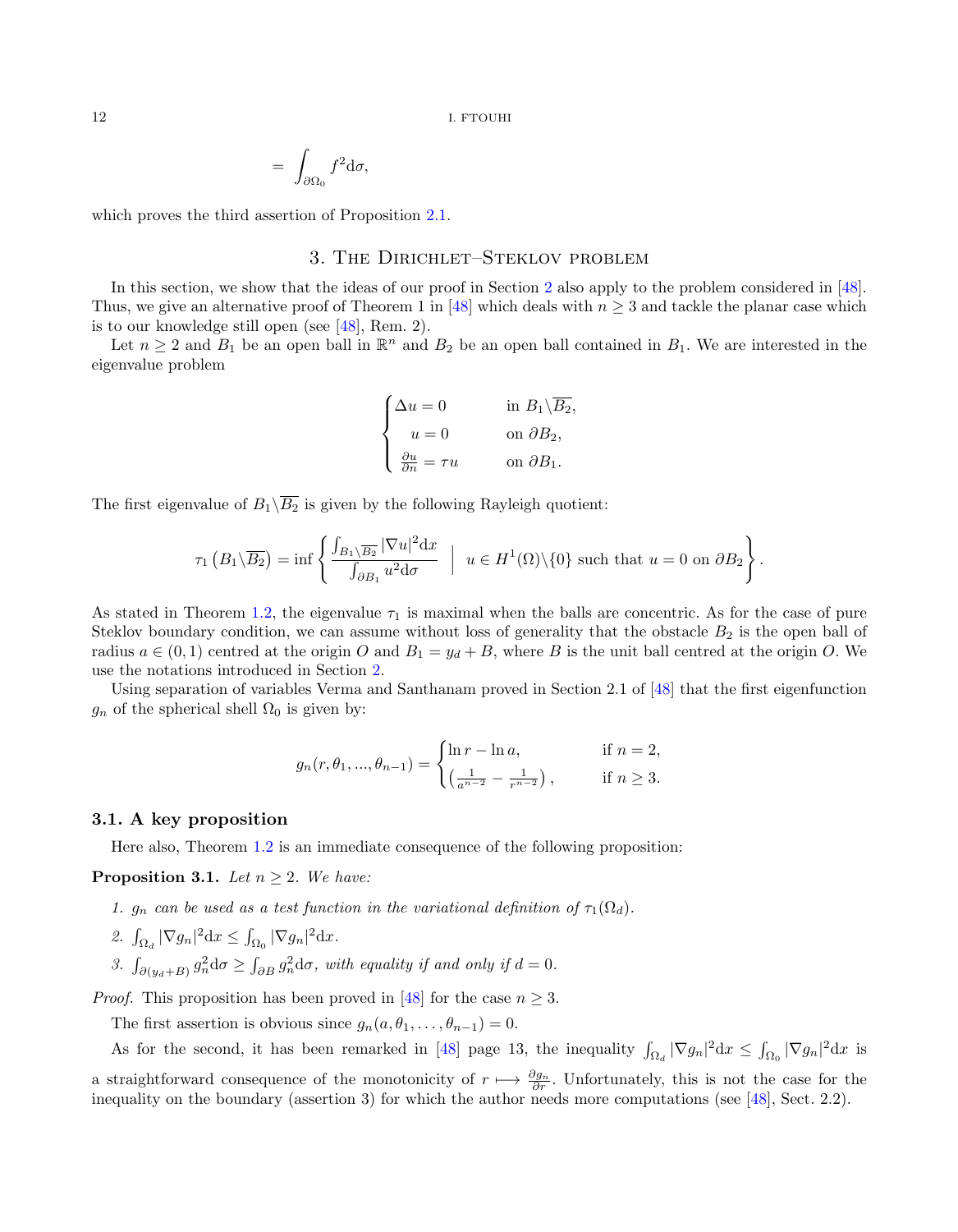First, we show that Lemma [2.4](#page-9-0) allows us to give an alternative and simpler proof of the last inequality in the case  $n \geq 3$ , then we prove it in the planar case  $n = 2$ .

If  $n \geq 3$ , we have

$$
\int_{\partial(y_d+B)} g_n^2 d\sigma = \left(2 \prod_{j=2}^{n-3} I_j \right) \int_0^{\pi} \left(\frac{1}{a^{n-2}} - \frac{1}{R_d^{n-2}(\theta_1)} \right)^2 R_d^{n-2}(\theta_1) \sin^{n-2} \theta_1 \sqrt{R_d^2(\theta_1) + R_d'^2(\theta_1)} d\theta_1
$$
\n
$$
= \left(2 \prod_{j=2}^{n-3} I_j \right) \left(\frac{1}{a^{2n-4}} V_1^{n-2}(d) - \frac{2}{a^{n-2}} (I_{n-2} + V_2^{n-2}(d)) + V_3^{n-2}(d) \right)
$$
\n
$$
\geq \left(2 \prod_{j=2}^{n-3} I_j \right) \left(\frac{1}{a^{2n-4}} V_1^{n-2}(0) - \frac{2}{a^{n-2}} (I_{n-2} + V_2^{n-2}(0)) + V_3^{n-2}(0) \right) = \int_{\partial B} g_n^2 d\sigma.
$$

Now take  $n = 2$ . We use the following parameterization of the shifted sphere:

$$
y_d + \partial B = \{ M(t) = (\sin t, d + \cos t) \mid t \in [0, 2\pi) \}.
$$

Note that:  $|M(t)| = 1 + d^2 + 2d \cos t$ . We have

$$
\int_{\partial(y_d+B)} g_2^2 d\sigma = \int_0^{2\pi} (\ln(1+d^2+2d\cos t) - \ln a)^2 dt
$$
  
= 
$$
\int_0^{2\pi} \ln^2(1+d^2+2d\cos t) dt - 2\ln a \int_0^{2\pi} \ln(1+d^2+2d\cos t) dt + 2\pi \ln^2 a
$$
  

$$
\geq 2\pi \ln^2 a = \int_{\partial B} g_2^2 d\sigma,
$$

because

$$
\int_0^{2\pi} \ln^2 (1 + d^2 + 2d \cos t) dt \ge 0 \quad \text{and} \quad \int_0^{2\pi} \ln (1 + d^2 + 2d \cos t) dt = 0.
$$

Indeed, on the one hand the inequality is obvious and is an equality if and only if  $d = 0$ , on the other hand the second assertion is a special case of a classical Lemma in complex analysis used in the proof of the so called Jensen formula (see for example [\[51\]](#page-20-19), 4.3.1). We note that this equality can also be obtained by series expansion and the following classical identity  $(cf. [40], (6))$  $(cf. [40], (6))$  $(cf. [40], (6))$ :

<span id="page-12-0"></span>
$$
\forall x \in \left( -\frac{1}{4}, \frac{1}{4} \right), \quad \sum_{n=1}^{+\infty} \frac{1}{n} {2n \choose n} x^n = 2 \ln \left( \frac{1 - \sqrt{1 - 4x}}{2x} \right) = 2 \ln \left( \frac{2}{1 + \sqrt{1 - 4x}} \right). \tag{3.1}
$$

$$
\int_0^{2\pi} \ln(1+d^2+2d\cos t)dt = \int_0^{2\pi} \ln(1+d^2)dt + \int_0^{2\pi} \ln\left(1+\frac{2d\cos t}{1+d^2}\right)dt
$$
  
=  $2\pi \ln(1+d^2) + \int_0^{2\pi} \sum_{n=1}^{+\infty} \frac{(-1)^{n+1}}{n} \left(\frac{2d}{1+d^2}\right)^n \cos^n t dt$   
=  $2\pi \ln(1+d^2) + \sum_{n=1}^{+\infty} \frac{(-1)^{n+1}}{n} \left(\frac{2d}{1+d^2}\right)^n \int_0^{2\pi} \cos^n t dt$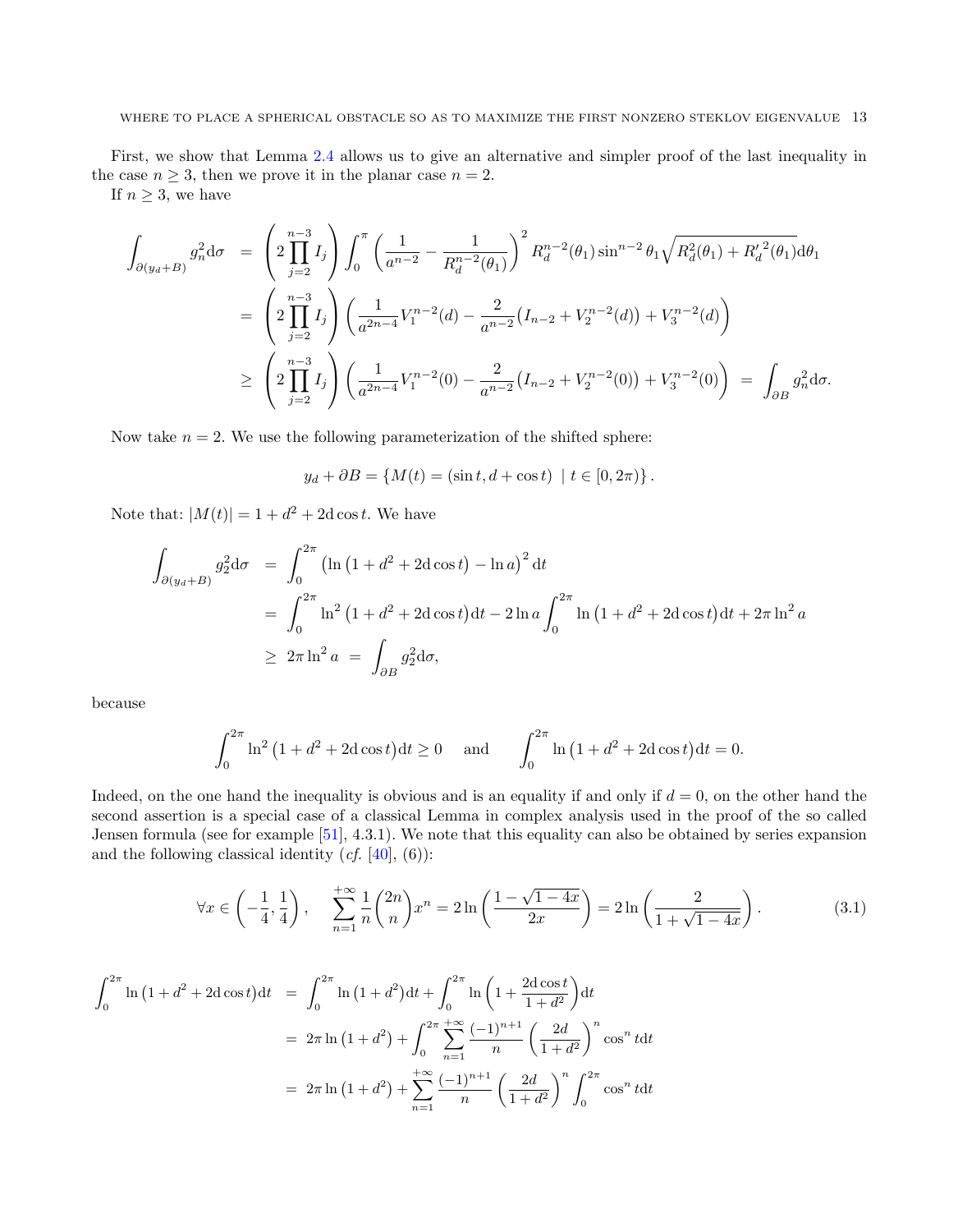$$
= 2\pi \ln (1+d^2) - \pi \sum_{n=1}^{+\infty} \frac{1}{n} {2n \choose n} \left(\frac{d}{1+d^2}\right)^{2n} \text{ (by (2.3), } \int_0^{2\pi} \cos^{2n} t dt = 2I_{2n} = \frac{2\pi}{2^{2n}} {2n \choose n}
$$
  
= 0 (we took  $x = \left(\frac{d}{1+d^2}\right)^2$  in (3.1)).

It remains to prove that the last quantity is equal to zero. We recall the following classical identity:

$$
\forall x \in (-1, 1), \qquad \sum_{n=0}^{+\infty} I_n x^n = \frac{4}{\sqrt{1 - x^2}} \arctan\left(\sqrt{\frac{1 + x}{1 - x}}\right).
$$

By writing the identity for  $-x$  and adding each term together, we get

$$
\forall x \in (-1,1), \qquad \sum_{n=0}^{+\infty} I_{2n} x^{2n} = \frac{2}{\sqrt{1-x^2}} \left( \arctan\left(\sqrt{\frac{1+x}{1-x}}\right) + \arctan\left(\sqrt{\frac{1-x}{1+x}}\right) \right) = \frac{\pi}{\sqrt{1-x^2}}.
$$

Then for every  $x \in (0,1)$ ,

$$
\sum_{n=1}^{+\infty} \frac{1}{n} I_{2n} x^{2n} = \sum_{n=1}^{+\infty} 2I_{2n} \int_0^x u^{2n-1} du = 2 \int_0^x \left( \sum_{n=1}^{+\infty} I_{2n} u^{2n-1} \right) du = 2\pi \int_0^x \left( \frac{1}{u\sqrt{1-u^2}} - \frac{1}{u} \right) du
$$
  
=  $2\pi \left[ -\ln \left( \sqrt{1-u^2} + 1 \right) \right]_0^x = -2\pi \ln \left( \frac{\sqrt{1-x^2} + 1}{2} \right).$ 

By taking  $x = \frac{2d}{1+d^2}$ , we get

$$
\sum_{n=1}^{+\infty} \frac{1}{n} I_{2n} \left( \frac{2d}{1+d^2} \right)^{2n} = 2\pi \ln \left( 1 + d^2 \right),
$$

which completes the proof.

This completes the proof of the third assertion and the demonstration of Proposition [3.1.](#page-11-0)

 $\Box$ 

## 3.2. Proof of Theorem [1.2](#page-3-2)

Finally, we conclude as before:

$$
\tau_1(\Omega_d) \le \frac{\int_{\Omega_d} |\nabla g_n|^2 \mathrm{d}x}{\int_{\partial(y_d+B)} g_n^2 \mathrm{d}\sigma} \le \frac{\int_{\Omega_0} |\nabla g_n|^2 \mathrm{d}x}{\int_{\partial B} g_n^2 \mathrm{d}\sigma} = \tau_1(\Omega_0),
$$

<span id="page-13-0"></span>with equality if and only if  $d = 0$ . This ends the proof of Theorem [1.2.](#page-3-2)

# 4. Computation of the first Steklov eigenvalue of spherical **SHELLS**

In the present section, we compute the Steklov eigenvalues of the spherical shell  $\Omega_0 = B \setminus aB \subset \mathbb{R}^n$ , where  $a \in (0,1)$ . We then prove a monotonicity result on these eigenvalues, which allows us to give the exact value of  $\sigma_1(\Omega_0)$  and its corresponding eigenfunctions.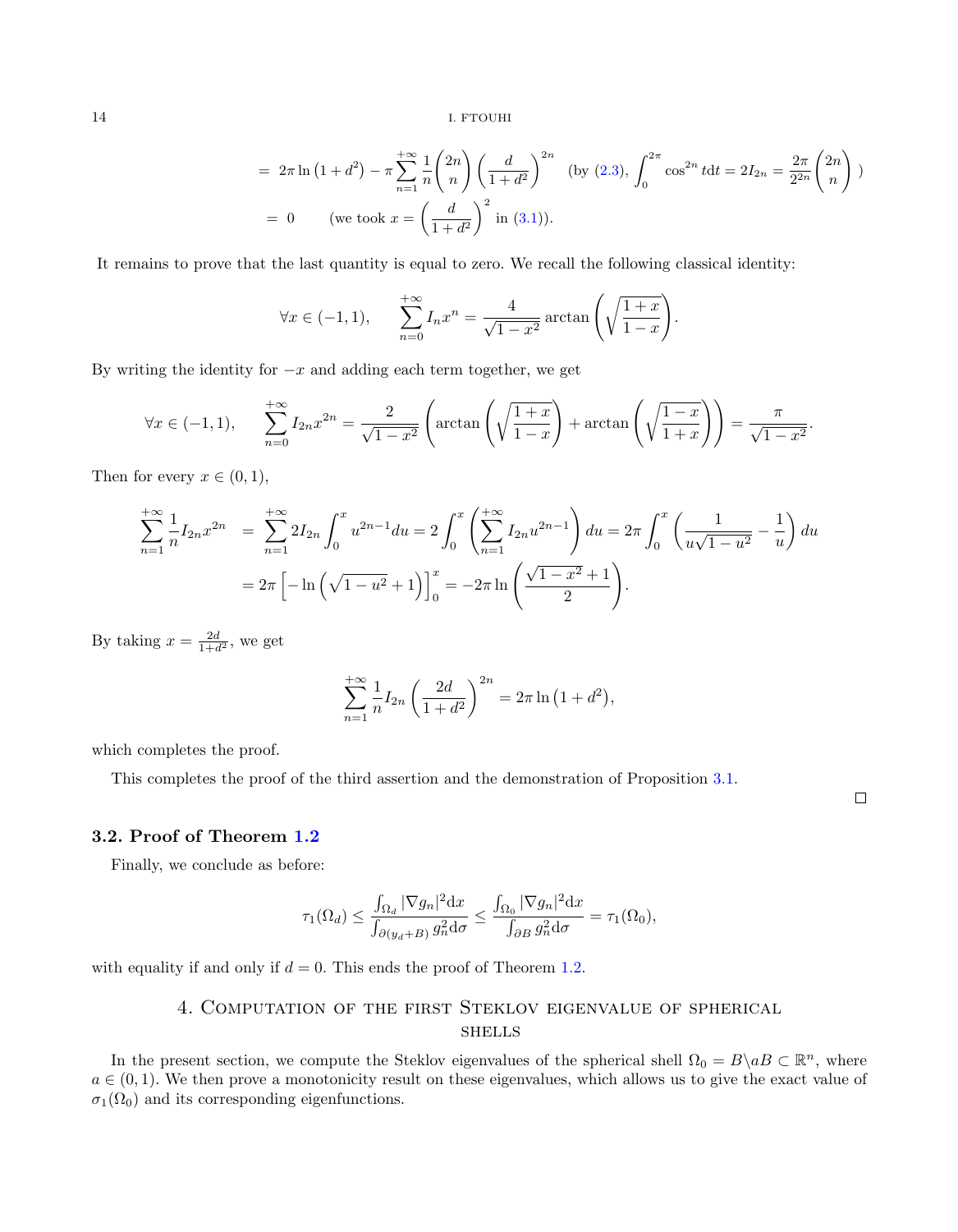<span id="page-14-0"></span>**Theorem 4.1.** Let  $n \geq 2$ . The first nonzero Steklov eigenvalue of the spherical shell  $\Omega_0 = B \setminus aB \subset \mathbb{R}^n$  is

$$
\sigma_1(\Omega_0) = \frac{(n+1)a^{n+1} + a^n + a + n - 1 - \sqrt{((n+1)a^{n+1} + a^n + a + n - 1)^2 - 4(n-1)a(1-a^n)^2}}{2a(1-a^n)}.
$$

It is of multiplicity n and the corresponding eigenfunctions are

$$
u_n^i : \mathbb{R}^n \longrightarrow \mathbb{R}
$$
  

$$
x = (x_1, \dots, x_n) \longmapsto x_i \left(1 + \frac{\mu_{\sigma,n}}{|x|^n}\right),
$$

where  $i \in [[1, n]]$  and  $\mu_{\sigma,n} = \frac{1 - \sigma_1(\Omega_0)}{n + \sigma_1(\Omega_0)}$  $\frac{1-\sigma_1(\Omega_0)}{n+\sigma_1(\Omega_0)-1}.$ 

Remark 4.2. Theorem [4.1](#page-14-0) has already been proved for the planar case by B. Dittmar [\[16\]](#page-19-25) (see also [\[31\]](#page-20-21)). For higher dimensions, A. Fraser and R. Schoen [\[24\]](#page-19-2) gave asymptotic formula for the lowest eigenvalues of spherical shells when the hole is vanishing. In this case, it is easy to identify the first eigenvalues (in particular the first one). Unfortunately, this is no longer the case when the hole is not vanishing as explained in Sections [4.1](#page-14-1) and [4.2.](#page-16-1)

## <span id="page-14-1"></span>4.1. Computation of the eigenvalues via classical separation of variables technique

Finding the eigenvalues and eigenfunctions of the Laplacian on special domains (balls, rectangles, annulus...) is a classical problem (see for example [\[30\]](#page-20-22), Sect. 3). The standard method is to look for eigenfunctions via separation of variables and then prove that they form a complete basis of a convenient function space, this combined with orthogonality properties of the eigenfunctions shows that we didn't miss any eigenvalues and eigenfunctions.

Take  $k \in \mathbb{N}$ , let us search harmonic functions  $h_k$  of the form

$$
h_k : \mathbb{R}_+ \times [0, \pi] \times \cdots \times [0, \pi] \times [0, 2\pi] \longrightarrow \mathbb{R}
$$
  

$$
(r, \theta_1, \ldots, \theta_{n-1}) \longrightarrow \alpha_k(r) \beta_k(\theta_1, \ldots, \theta_{n-1}),
$$

where  $\beta_k \in H_k^n$  is a spherical harmonic of order k and  $H_k^n$  is the set of restrictions of homogeneous harmonic polynomial of degree k with n variables on the unit sphere  $\partial B$  (for an introduction to harmonic polynomials we refer to Chapter 5 of [\[7\]](#page-19-26)). It is well-known that the set  $H_k^n$  corresponds to the eigenspace of the Laplace-Beltrami operator  $-\Delta_{\partial B}$  associated to the eigenvalue  $k(k+n-2)$ .

We have

$$
\Delta h_k = \left(\frac{\partial^2}{\partial r^2} + \frac{n-1}{r}\frac{\partial}{\partial r} + r^{-2}\Delta_{\partial B}\right)h_k = \left(\alpha''_k(r) + \frac{n-1}{r}\alpha'_k(r) - \frac{k(k+n-2)}{r^2}\alpha_k(r)\right)\beta_k(\theta_1,\ldots,\theta_{n-1}).
$$

The condition  $\Delta h_k = 0$  implies that  $\alpha_k$  must satisfy the differential equation

$$
\alpha_k''(r) + \frac{n-1}{r} \alpha_k'(r) - \frac{k(k+n-2)}{r^2} \alpha_k(r) = 0.
$$

By standard methods of solving ODEs, the solutions of the last equation are given by

$$
\alpha_0(r) = \begin{cases} p_{0,2} + q_{0,2} \ln r & \text{if } n = 2, \\ p_{0,n} + \frac{q_{0,n}}{r^{n-2}} & \text{if } n \ge 3, \end{cases}
$$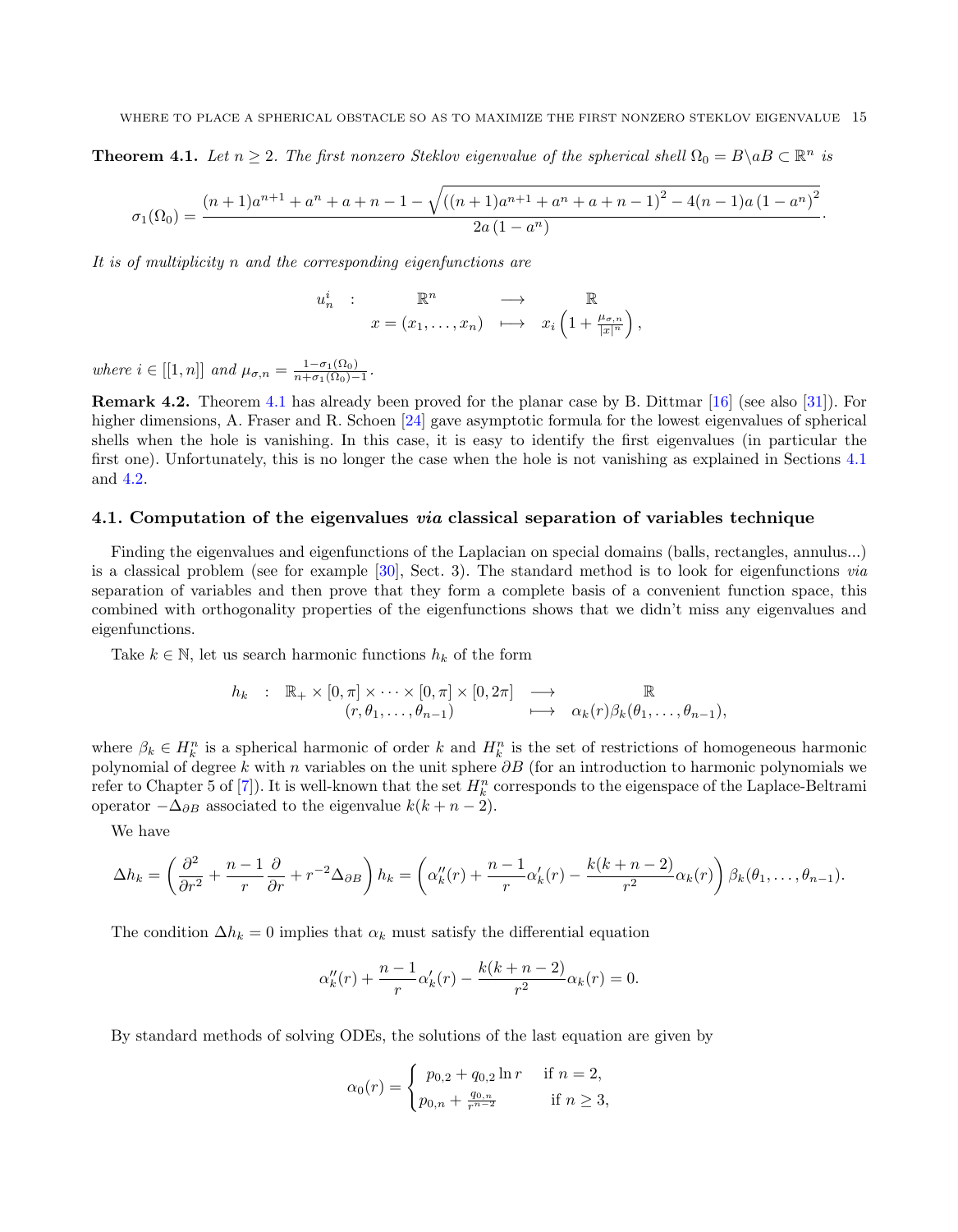and for  $k \geq 1$ ,

$$
\alpha_k(r) = p_{k,n}r^k + \frac{q_{k,n}}{r^{k+n-2}},
$$

where  $p_{k,n}$  and  $q_{k,n}$  are constants.

It remains to look for all possible values  $\delta_k$  such that  $\frac{\partial h_k}{\partial n} = \delta_k h_k$  on  $\partial \Omega_0$ . This equality is equivalent to

$$
\begin{cases}\n\alpha'_k(1) = \delta_k \alpha_k(1), \\
\alpha'_k(a) = -\delta_k \alpha_k(a).\n\end{cases}
$$

As explained in the proof of Proposition 3 in [\[24\]](#page-19-2), those equalities imply that the possible eigenvalues  $\delta_k$  are solutions of equations of second order.

When  $k = 0$ , we find two eigenvalues: 0 that corresponds to constant eigenfunctions and  $\delta_0$  that corresponds to a (non-constant) radial one.

$$
\delta_0 = \begin{cases} \frac{1+a}{a \ln 1/a}, & \text{if } n = 2, \\ \frac{(n-2)(1+a^{n-1})}{a(1-a^{n-2})}, & \text{if } n \ge 3. \end{cases}
$$

The corresponding (radial) eigenfunction is given by:

$$
h_0(r, \theta_1, \dots, \theta_{n-1}) = \begin{cases} 1 + \delta_0 \ln r, & \text{if } n = 2, \\ (2 - n - \delta_0) + \frac{\delta_0}{r^{n-2}}, & \text{if } n \ge 3. \end{cases}
$$

On the other hand, (as mentioned in [\[24\]](#page-19-2)) when  $k \ge 1$ , one finds two eigenvalues  $\delta_k^{(1)} < \delta_k^{(2)}$  corresponding to the solutions of the following equation:

<span id="page-15-0"></span>
$$
A_k \delta^2 + B_k \delta + C_k = 0,\t\t(4.1)
$$

where

$$
\begin{cases}\nA_k = a - a^{2k+n-1}, \\
B_k = -((k+n-2)a^{2k+n-1} + ka^{2k+n-2} + ka + k + n - 2), \\
C_k = (k+n-2)k(1 - a^{2k+n-2}).\n\end{cases}
$$

We compute the determinant  $\Delta_k$ , and use the fact that  $a \in (0,1)$  to check that  $\Delta_k > 0$ .

$$
\Delta_k = B_k^2 - 4A_kC_k
$$
  
=  $\left[ (k+n-2)a^{2k+n-1} + ka^{2k+n-2} + ka + k + n - 2 \right]^2 - 4(k+n-2)ka(1 - a^{2k+n-2})^2$   
 $\geq (ka + k + n - 2)^2 - 4(k + n - 2)ka(1 - a^{2k+n-2})^2$  (because  $(k+n-2)a^{2k+n-1} + ka^{2k+n-2} \geq 0$ )  
 $\geq ((k+n-2) + ka)^2 - 4(k+n-2)ka$  (because  $0 \leq (1 - a^{2k+n-2})^2 < 1$ )  
=  $((k+n-2) - ka)^2 > 0$ .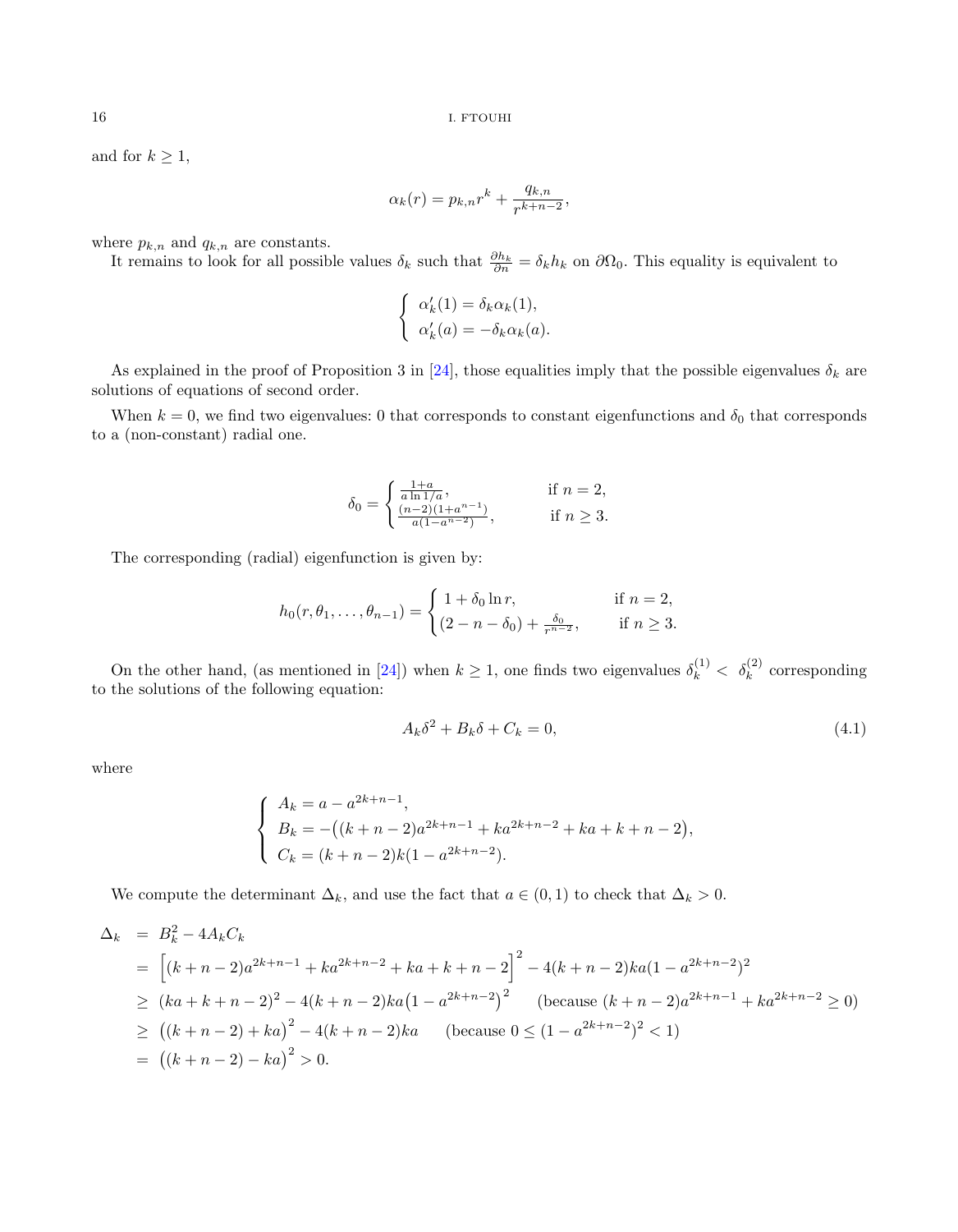Then, the equation [\(4.1\)](#page-15-0) admits two different positive solutions  $\delta_k^{(1)}$  $\zeta_k^{(1)} := \frac{-B_k - \sqrt{\Delta_k}}{2A_k} \ \leq \ \frac{-B_k + \sqrt{\Delta_k}}{2A_k} =: \delta_k^{(2)}$  $\int_k^{(2)}$ . By straightforward computations, the corresponding eigenfunctions are given by:

<span id="page-16-2"></span>
$$
h_k^{(i)}(r, \theta_1, \dots, \theta_{n-1}) = \left(r^k + \frac{k - \delta_k^{(i)}}{n + \delta_k^{(i)} + k - 2} \cdot \frac{1}{r^{k+n-2}}\right) Y_{k,j}(\theta_1, \dots, \theta_{n-1}),
$$
\n(4.2)

where  $Y_{k,j} \in H_k^n$  corresponds to the j-th (with  $j \in [[1, \text{dim } H_k^n]])$  spherical harmonic of order k and  $i \in \{1, 2\}$ .

Thus, the multiplicity of  $\delta_k^{(i)}$  $\kappa^{(i)}$  is equal to

$$
\dim H_k^n = \binom{n+k-1}{n-1} - \binom{n+k-3}{n-1}.
$$

At last, by using expansions results for harmonic functions on annuli (see [\[7\]](#page-19-26), Sect. 9.17, for  $n = 2$  and [\[7\]](#page-19-26), Sect. 10.1, for  $n \geq 3$ ), we deduce that the eigenfunctions we found, form a complete basis of the space of harmonic functions on the annulus  $\Omega_0$ .

It remains to determine the lowest eigenvalue between  $\delta_0$  and the  $\delta_k^{(i)}$  $k^{(i)}$  for  $k \in \mathbb{N}^*$  and  $i \in \{1, 2\}.$ 

## <span id="page-16-1"></span>4.2. A monotonicity result

We state and prove the following key lemma, which combined with results of Section [4.1](#page-14-1) gives an immediate proof of Theorem [4.1.](#page-14-0)

<span id="page-16-0"></span>Lemma 4.3. We have:

1. The sequence  $(\delta_k^{(1)})$  $\binom{1}{k}$  $_{k\geq 1}$  is strictly increasing. 2.  $\sigma_1(\Omega_0) < \delta_0$ .

*Proof.* The case  $n = 2$  had been considered in [\[16,](#page-19-25) [31\]](#page-20-21). Let  $n \geq 3$ ,

1. we have

$$
\delta_k^{(1)} = \frac{2C_k}{-B_k + \sqrt{B_k^2 - 4A_k \times C_k}} = \frac{2(k+n-2)k(1-a^{2k+n-2})}{-B_k + \sqrt{B_k^2 - 4(k+n-2)k a(1-a^{2k+n-2})^2}}
$$

·

The idea of proof is to write  $\delta_k^{(1)} = P_k/Q_k$ , where  $(P_k)_k$  (resp.  $(Q_k)_k$ ) is a positive increasing (resp. decreasing) sequence. Indeed, we can write

$$
\delta_k^{(1)} = \frac{2\sqrt{(k+n-2)k}(1-a^{2k+n-2})}{-\frac{B_k}{\sqrt{(k+n-2)k}} + \sqrt{\left(-\frac{B_k}{\sqrt{(k+n-2)k}}\right)^2 - 4a(1-a^{2k+n-2})^2}}.
$$

The sequences  $(2\sqrt{(k+n-2)k}(1-a^{2k+n-2}))$ and  $(a(1 - a^{2k+n-2}))_k$  are strictly increasing. It remains to prove that the (positive) sequence  $\left(-\frac{B_k}{\sqrt{1-\epsilon}}\right)$  $(k+n-2)$ k  $\setminus$ is strictly decreasing. We have

$$
-\frac{B_k}{\sqrt{(k+n-2)k}} = \frac{(k+n-2)a^{2k+n-1} + ka^{2k+n-2} + ka + k + n - 2}{\sqrt{k}\sqrt{k+n-2}}
$$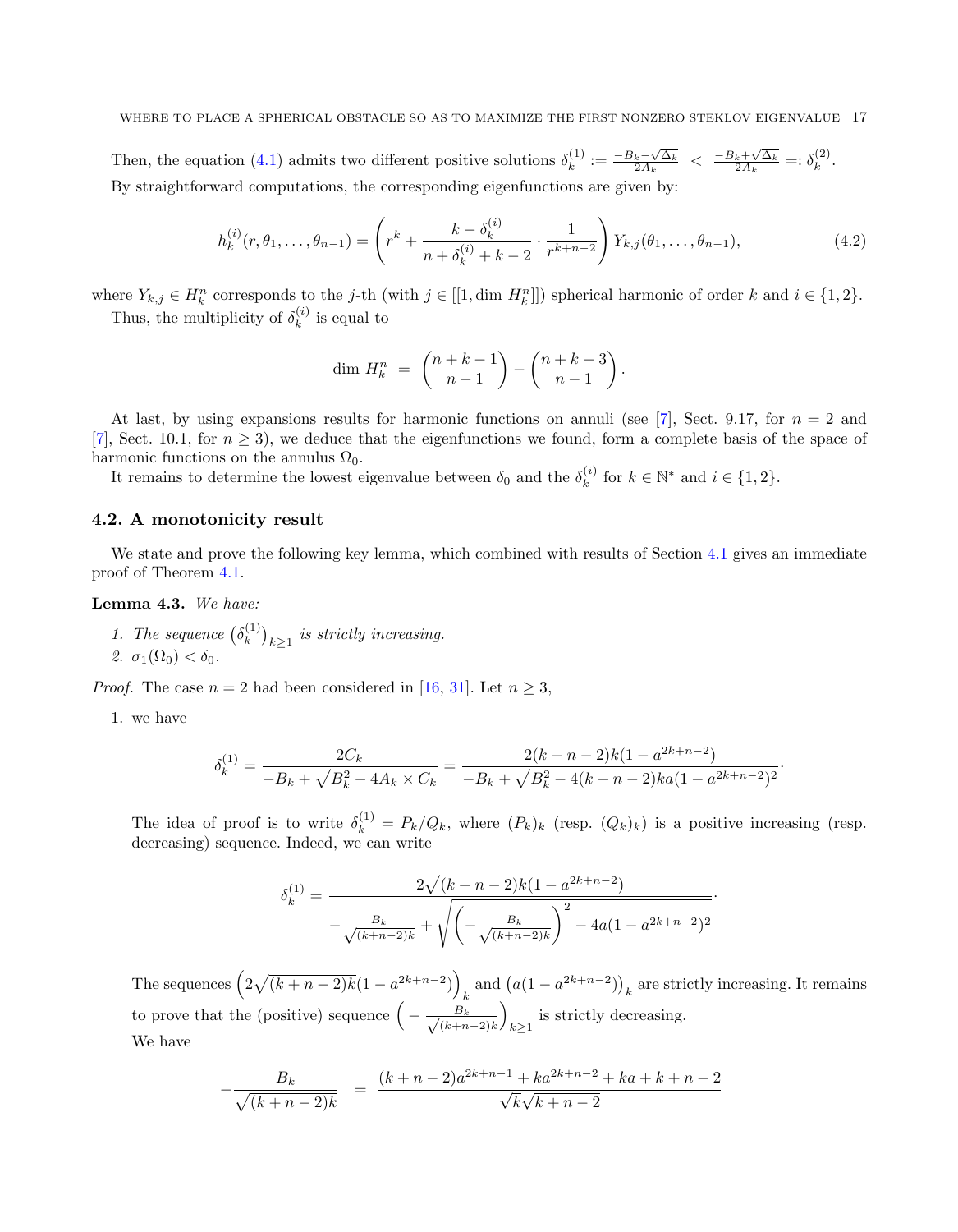$$
= \frac{(k+n-2)(a^{2k+n-1}+1)+ka(a^{2k+n-3}+1)}{\sqrt{k}\sqrt{k+n-2}}
$$
  
=  $\sqrt{\frac{k+n-2}{k}}(a^{2k+n-1}+1)+a\sqrt{\frac{k}{k+n-2}}(a^{2k+n-3}+1).$ 

Let us introduce the function:

ha,n : [1, +∞[ −→ R <sup>t</sup> 7−→ <sup>q</sup> t+n−2 t a <sup>2</sup>t+n−<sup>1</sup> + 1 + a q <sup>t</sup> t+n−2 a <sup>2</sup>t+n−<sup>3</sup> + 1 .

we prove that  $h_{a,n}$  is strictly decreasing. To do so, we compute the derivative  $h'_{a,n}$  and prove that it is negative on  $[1, +\infty[$ . We have for every  $t \geq 1$ ,

$$
h'_{a,n}(t) = \frac{-\frac{n-2}{t^2} (a^{n+2t-1} + 1)}{2\sqrt{\frac{n+t-2}{t}}} + \frac{\frac{n-2}{(n+t-2)^2} a (a^{n+2t-3} + 1)}{2\sqrt{\frac{t}{n+t-2}}} + 2\ln(a)\sqrt{\frac{t}{n+t-2}} a^{n+2t-2} + 2\ln(a)\sqrt{\frac{n+t-2}{t}} a^{n+2t-1} < \frac{-\frac{n-2}{t^2} (a^{n+2t-1} + 1)}{2\sqrt{\frac{n+t-2}{t}}} + \frac{\frac{n-2}{(n+t-2)^2} a (a^{n+2t-3} + 1)}{2\sqrt{\frac{t}{n+t-2}}} \quad \text{(because } \ln(a) < 0). = \frac{(n-2)(a^{n+2t-1} + 1)}{2t(n+t-2)} \sqrt{\frac{t}{n+t-2}} \cdot \left(a \cdot \frac{a^{n+2t-3} + 1}{a^{n+2t-1} + 1} - 1 - \frac{n-2}{t}\right) < \frac{(n-2)(a^{n+2t-1} + 1)}{2t(n+t-2)} \sqrt{\frac{t}{n+t-2}} \cdot \left(\frac{a^{n+2t-3} + 1}{a^{n+2t-1} + 1} - \frac{t+n-2}{t}\right) \quad \text{(because } a \in (0,1)).
$$

We have

$$
\frac{a^{n+2t-3}+1}{a^{n+2t-1}+1}-\frac{t+n-2}{t}<0\;\;\Leftrightarrow\;\;\;\frac{t+n-2}{t}a^{n+2t-1}-a^{n+2t-3}+\frac{n-2}{t}>0.
$$

Now, let  $t \geq 1$  and  $n \geq 3$ . We consider the function

$$
g_{t,n} : (0,1) \longrightarrow \mathbb{R}
$$
  

$$
a \longmapsto \frac{n+t-2}{t}a^{n+2t-1} - a^{n+2t-3} + \frac{n-2}{t}.
$$

We compute the derivative of  $g_{t,n}$  on  $(0, 1)$ . We have for every  $a \in (0, 1)$ ,

$$
g'_{t,n}(a) = \frac{n+t-2}{t}(n+2t-1)a^{n+2t-4}\left(a^2 - \frac{t}{n+t-2} \cdot \frac{n+2t-3}{n+2t-1}\right).
$$

We deduce that  $g_{t,n}$  is decreasing on  $(0, a_{t,n})$  and increasing on  $(a_{t,n}, 1)$ , which implies that it attains its minimum in  $a_{t,n}$ , where

$$
a_{t,n}=\sqrt{\frac{t}{n+t-2}\cdot\frac{n+2t-3}{n+2t-1}}.
$$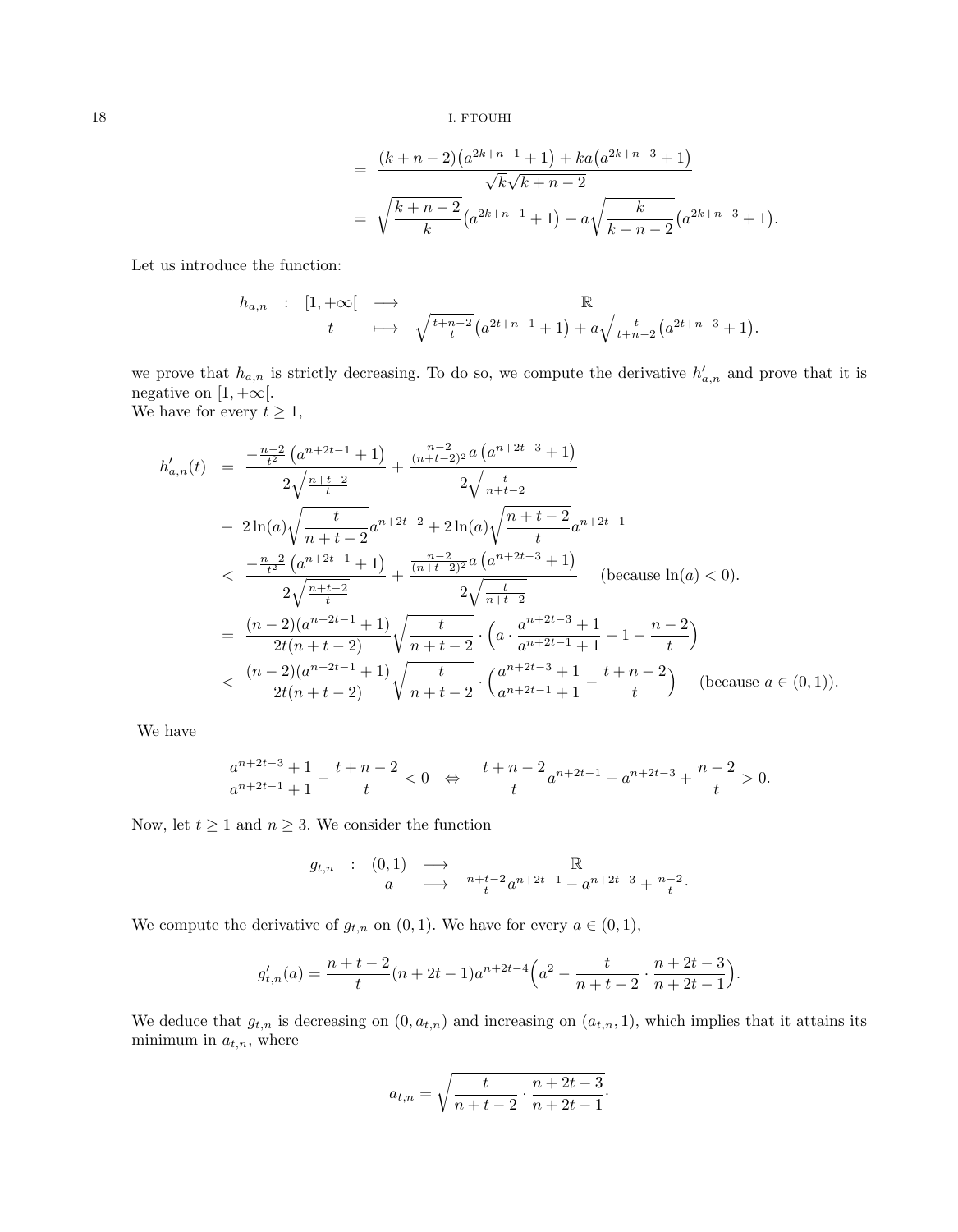We have

$$
g_{t,n}(a) \geq g_{t,n}(a_{t,n})
$$
  
= 
$$
\frac{n+t-2}{t} \left(\frac{t}{n+t-2}\right)^{\frac{n+2t-1}{2}} \left(\frac{n+2t-3}{n+2t-1}\right)^{\frac{n+2t-1}{2}} - \left(\frac{t}{n+t-2}\right)^{\frac{n+2t-3}{2}} \left(\frac{n+2t-3}{n+2t-1}\right)^{\frac{n+2t-3}{2}} + \frac{n-2}{t}
$$
  
= 
$$
-\left(\frac{t}{n+t-2}\right)^{\frac{n+2t-3}{2}} \left(\frac{n+2t-3}{n+2t-1}\right)^{\frac{n+2t-3}{2}} \frac{2}{n+2t-1} + \frac{n-2}{t}
$$
  

$$
\geq -\frac{1}{t+\frac{n-1}{2}} + \frac{n-2}{t} > 0 \quad \text{(because } n-2 \geq 1 \text{ and } t+\frac{n-1}{2} > t).
$$

We deduce that for all  $t \geq 1$ :  $h'_{a,n}(t) < 0$ , which implies that  $h_{a,n}$  is strictly decreasing on  $[1, +\infty[$ . In particular, the sequence  $\left(-\frac{B_k}{\sqrt{1-\epsilon}}\right)$  $(k+n-2)$ k  $\setminus$ is strictly decreasing and so is  $k \geq 1$ 

$$
\left(-\frac{B_k}{\sqrt{(k+n-2)k}} + \sqrt{\left(-\frac{B_k}{\sqrt{(k+n-2)k}}\right)^2 - 4a(1-a^{2k+n-2})^2}\right)_{k \ge 1}
$$

.

 $\Box$ 

2. Take  $\gamma: x \in \mathbb{R}^n \mapsto x_1$  an eigenfunction corresponding to the first nonzero Steklov eigenvalue of the unit ball  $B$  centred at the origin  $O$ . This function can be used as a test function in the variational definition of  $\sigma_1(B \backslash aB)$ .

We write

$$
\sigma_1(B \setminus aB) = \inf \left\{ \frac{\int_{B \setminus aB} |\nabla u|^2 dx}{\int_{\partial (B \setminus aB)} u^2 d\sigma} \middle| u \in H^1(\Omega) \setminus \{0\} \text{ such that } \int_{\partial \Omega} u d\sigma = 0 \right\}
$$
  
\n
$$
\leq \frac{\int_{B \setminus aB} |\nabla \gamma|^2 dx}{\int_{\partial B \setminus \partial (aB)} \gamma^2 d\sigma}
$$
  
\n
$$
\leq \frac{\int_B |\nabla \gamma|^2 dx}{\int_{\partial B} \gamma^2 d\sigma}
$$
  
\n
$$
= \sigma_1(B)
$$
  
\n
$$
= 1 \qquad \text{(see [29], Exam. 1.3.2)}
$$
  
\n
$$
< (n-2) \frac{1 + a^{n-1}}{a(1 - a^{n-2})}
$$
  
\n
$$
= \delta_0.
$$

## 4.3. Proof of Theorem [4.1](#page-14-0)

We have  $\delta_1^{(1)} < \delta_1^{(2)}$  and by Lemma [4.3](#page-16-0)

$$
\sigma_1(\Omega_0) < \delta_0 \text{ and } \forall k \ge 2, \quad \delta_1^{(1)} < \delta_k^{(1)} < \delta_k^{(2)}.
$$

This implies that  $\delta_1^{(1)}$  is the lowest nonzero Steklov eigenvalue of  $\Omega_0$ , which writes  $\sigma_1(\Omega_0) = \delta_1^{(1)}$ . It is of multiplicity n and the corresponding eigenfunctions, given by  $(4.2)$ , are as follows:

$$
u_n^i : \mathbb{R}^n \longrightarrow \mathbb{R}
$$
  

$$
x = (x_1, \dots, x_n) \longrightarrow (|x| + \frac{\mu_{\sigma,n}}{|x|^{n-1}}) \frac{x_i}{|x|} = x_i \left(1 + \frac{\mu_{\sigma,n}}{|x|^n}\right),
$$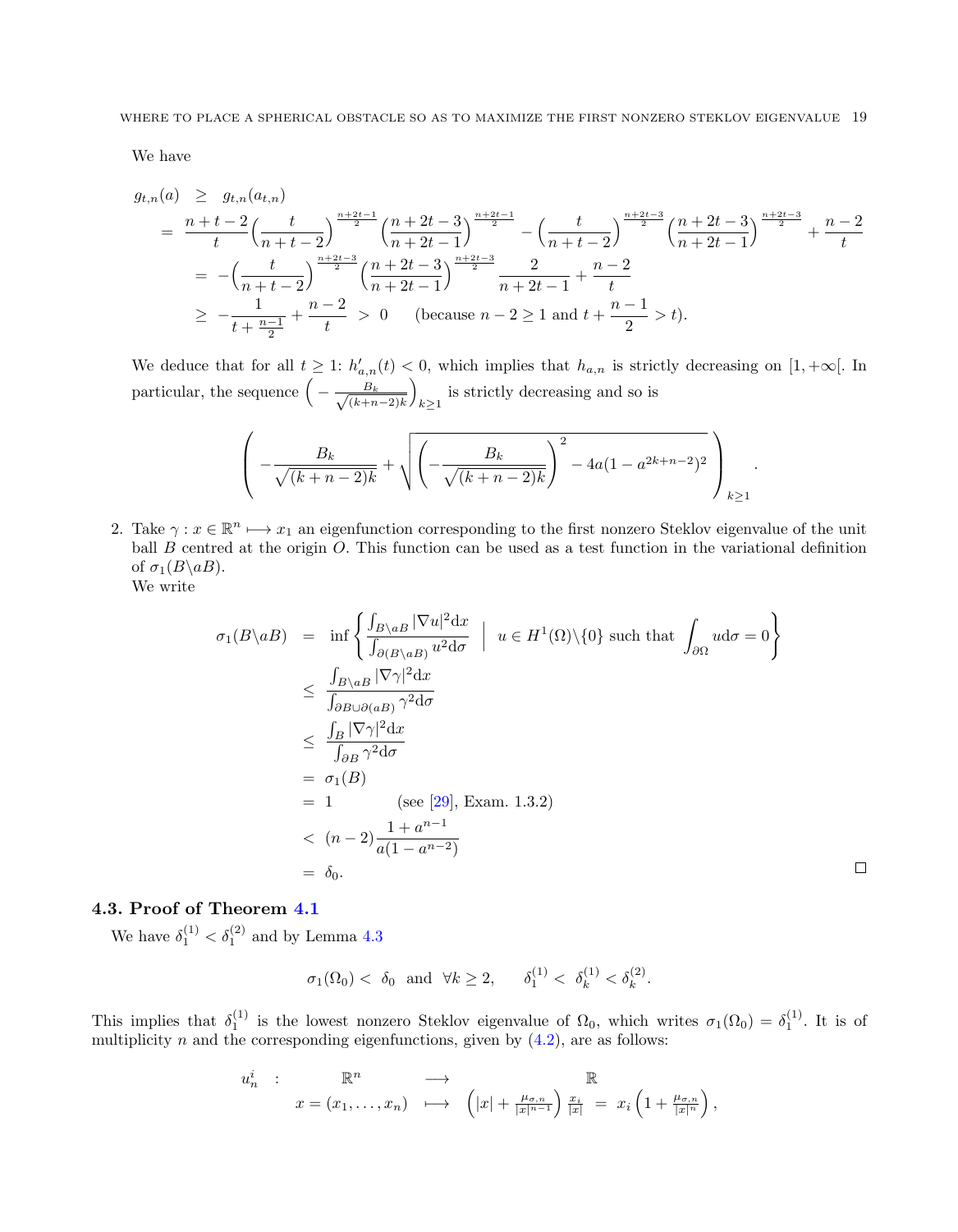where  $i \in [[1, n]]$  and  $\mu_{\sigma, n} = \frac{1 - \sigma_1(\Omega_0)}{n + \sigma_1(\Omega_0)}$  $\frac{1-\sigma_1(\Omega_0)}{n+\sigma_1(\Omega_0)-1}.$ 

Acknowledgements. The author would like to thank Antoine Henrot for pointing out this problem and Mamoune Benchekroun, Antoine Henrot and Jimmy Lamboley for useful discussions.

The author would also like to thank the anonymous referees for their careful reading and usefull comments that helped to improve the manuscript.

This work was partially supported by the project ANR-18-CE40-0013 SHAPO financed by the French Agence Nationale de la Recherche (ANR).

#### **REFERENCES**

- <span id="page-19-11"></span>[1] B. Ainseba and S. Anita, Internal stabilizability for a reaction-diffusion problem modeling a predator-prey system. Nonlinear Anal. 61 (2005) 491–501.
- <span id="page-19-22"></span>[2] A.R. Aithal and R. Raut, On the extrema of Dirichlet's first eigenvalue of a family of punctured regular polygons in two dimensional space forms. Proc. Indian Acad. Sci. Math. Sci. 122 (2012) 257–281.
- <span id="page-19-20"></span>[3] M.H.C. Anisa and A.R. Aithal, On two functionals connected to the Laplacian in a class of doubly connected domains in space-forms. Proc. Indian Acad. Sci. Math. Sci. 115 (2005) 93–102.
- <span id="page-19-8"></span>[4] T.V. Anoop and K. Ashok Kumar, On reverse Faber-Krahn inequalities. J. Math. Anal. Appl. 485 (2020) 123766.
- <span id="page-19-23"></span>[5] T.V. Anoop, V. Bobkov and S. Sasi, On the strict monotonicity of the first eigenvalue of the p-Laplacian on annuli. Trans. Am. Math. Soc. 370 (2018) 7181–7199.
- <span id="page-19-9"></span>[6] M.S. Ashbaugh and R.D. Benguria, Isoperimetric inequalities for eigenvalues of the Laplacian, in theory and mathematical physics: a Festschrift in honor of Barry Simon's 60th birthday. Vol. 76 of Proc. Sympos. Pure Math. Amer. Math. Soc. Providence, RI (2007) 105–139.
- <span id="page-19-26"></span>[7] S. Axler, P. Bourdon and W. Ramey, Harmonic function theory. Vol. 137 of Graduate Texts in Mathematics. Springer-Verlag, New York (2001), second ed.
- <span id="page-19-6"></span>[8] C. Bandle, Isoperimetric inequalities and applications. Vol. 7 of Monographs and Studies in Mathematics. Pitman (Advanced Publishing Program), Boston, Mass.-London (1980).
- <span id="page-19-12"></span>[9] R.J. Biezuner, Best constants in Sobolev trace inequalities. Nonlinear Anal. 54 (2003) 575–589.
- <span id="page-19-1"></span>[10] F. Brock, An isoperimetric inequality for eigenvalues of the Stekloff problem. ZAMM Z. Angew. Math. Mech. 81 (2001) 69-71.
- <span id="page-19-3"></span>[11] D. Bucur, V. Ferone, C. Nitsch and C. Trombetti, Weinstock inequality in higher dimensions. J. Differ. Geom. 118 (2021) 1–21.
- <span id="page-19-5"></span>[12] D. Bucur and M. Nahon, Stability and instability issues of the Weinstock inequality. Trans. Am. Math. Soc. 374 (2021) 2201–2223.
- <span id="page-19-24"></span>[13] A.M.H. Chorwadwala and R. Mahadevan, An eigenvalue optimization problem for the p-Laplacian. Proc. Roy. Soc. Edinburgh Sect. A 145 (2015) 1145–1151.
- <span id="page-19-21"></span>[14] A.M.H. Chorwadwala and M.K. Vemuri, Two functionals connected to the Laplacian in a class of doubly connected domains on rank one symmetric spaces of non-compact type. Geom. Dedicata 167 (2013) 11–21.
- <span id="page-19-7"></span>[15] G. Crasta, I. Fragalà and F. Gazzola, A sharp upper bound for the torsional rigidity of rods by means of web functions. Arch. Ration. Mech. Anal. 164 (2002) 189–211.
- <span id="page-19-25"></span>[16] B. Dittmar, Zu einem Stekloffschen Eigenwertproblem in Ringgebieten. Mitt. Math. Sem. Giessen (1996) 1–7.
- <span id="page-19-17"></span>[17] A. El Soufi and E.M. Harrell, II, On the placement of an obstacle so as to optimize the Dirichlet heat trace. SIAM J. Math. Anal. 48 (2016) 884–894.
- <span id="page-19-18"></span>[18] A. El Soufi and R. Kiwan, Extremal first Dirichlet eigenvalue of doubly connected plane domains and dihedral symmetry. SIAM J. Math. Anal. 39 (2007/08) 1112–1119.
- <span id="page-19-10"></span>[19] A. El Soufi and R. Kiwan, Where to place a spherical obstacle so as to maximize the second Dirichlet eigenvalue. Commun. Pure Appl. Anal. 7 (2008) 1193–1201.
- <span id="page-19-13"></span>[20] J.F. Escobar, Sharp constant in a Sobolev trace inequality. Indiana Univ. Math. J. 37 (1988) 687–698.
- <span id="page-19-0"></span>[21] G. Faber, Dass unter allen homogenen membranen von gleicher fläche undgleicher spannung die kreisförmige den tiefsten grundton gibt. Sitzungsberichte der mathematischphysikalischen Klasse der Bauerischen Akademie der Wissenschaften zu München Jahrgang (1923) 169-172.
- <span id="page-19-14"></span>[22] J. Fernández Bonder, R. Orive and J.D. Rossi, The best Sobolev trace constant in domains with holes for critical or subcritical exponents. ANZIAM J. 49 (2007) 213–230.
- <span id="page-19-15"></span>[23] J. Fernández Bonder, J.D. Rossi and N. Wolanski, Regularity of the free boundary in an optimization problem related to the best Sobolev trace constant. SIAM J. Control Optim. 44 (2005) 1614–1635.
- <span id="page-19-2"></span>[24] A. Fraser and R. Schoen, Shape optimization for the Steklov problem in higher dimensions. Adv. Math. 348 (2019) 146–162.
- <span id="page-19-4"></span>[25] N. Gavitone, D.A. La Manna, G. Paoli and L. Trani, A quantitative Weinstock inequality for convex sets. Calc. Var. Partial Differential Equ. 59 (2020) 2.
- <span id="page-19-16"></span>[26] N. Gavitone, G. Paoli, G. Piscitelli and R. Sannipoli, An isoperimetric inequality for the first Steklov–Dirichlet Laplacian eigenvalue of convex sets with a spherical hole (2021).
- <span id="page-19-19"></span>[27] B. Georgiev and M. Mukherjee, On maximizing the fundamental frequency of the complement of an obstacle. C. R. Math. Acad. Sci. Paris 356 (2018) 406–411.